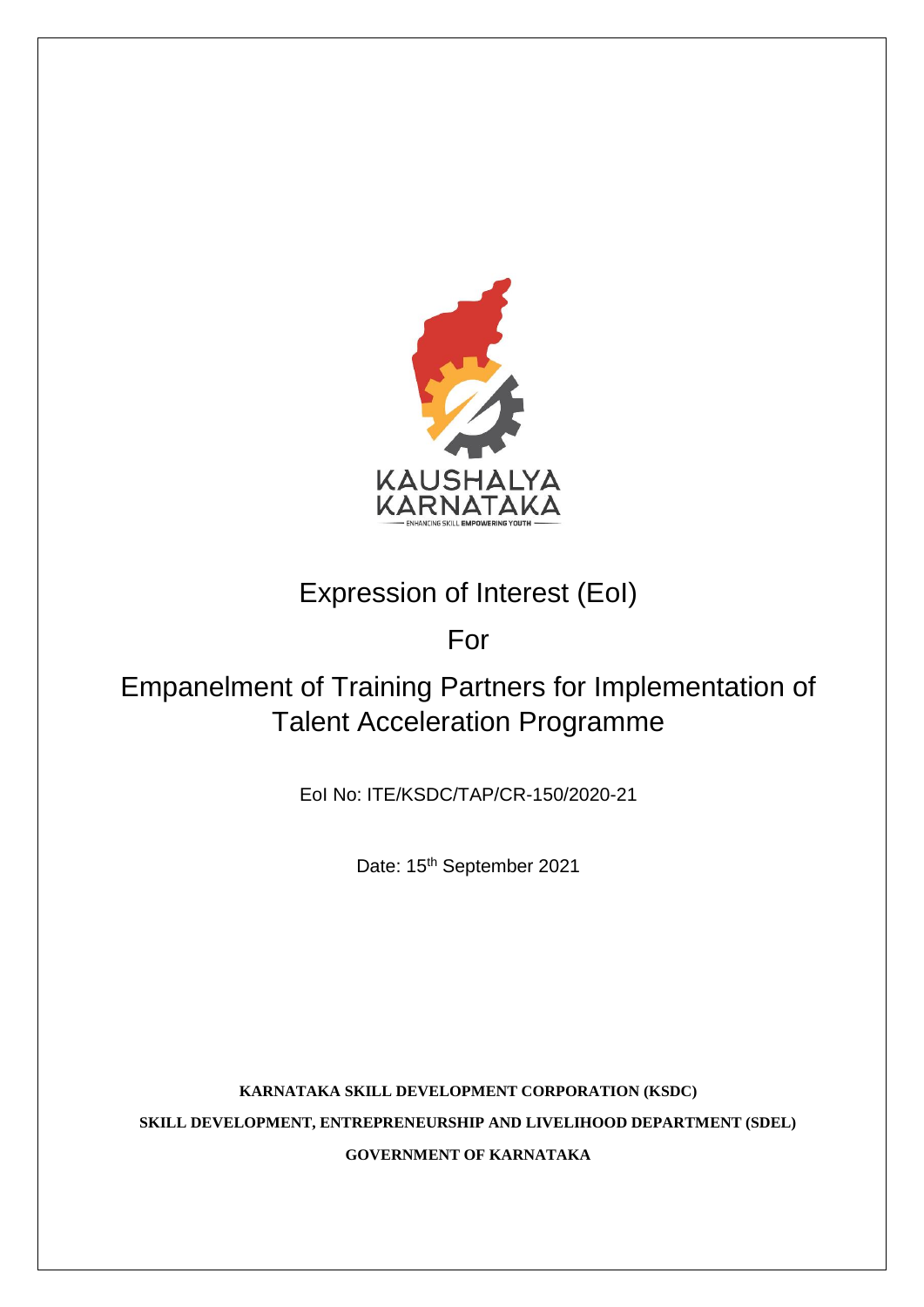# Table of Contents

| 1.            |  |  |  |
|---------------|--|--|--|
| 2.            |  |  |  |
| 3.            |  |  |  |
| 4.            |  |  |  |
| a)            |  |  |  |
| b)            |  |  |  |
| c)            |  |  |  |
| d)            |  |  |  |
| e)            |  |  |  |
| f)            |  |  |  |
| g)            |  |  |  |
| h)            |  |  |  |
| i)            |  |  |  |
| j)            |  |  |  |
| k)            |  |  |  |
| $\vert$ )     |  |  |  |
| 5.            |  |  |  |
| 6.            |  |  |  |
| a)            |  |  |  |
| b)            |  |  |  |
| $\mathsf{c})$ |  |  |  |
| 7.            |  |  |  |
| 8.            |  |  |  |
| 9.            |  |  |  |
| 10.           |  |  |  |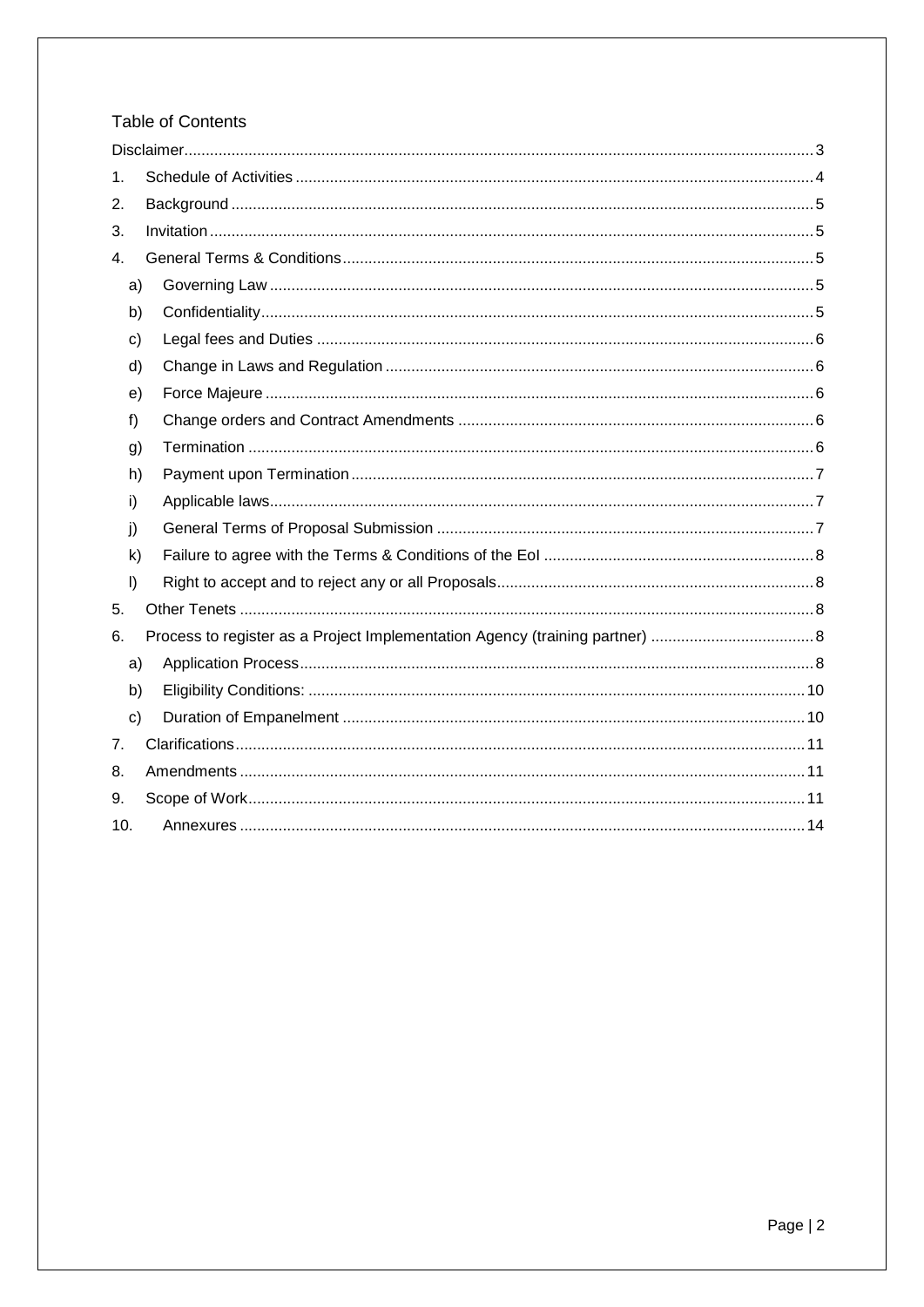# <span id="page-2-0"></span>**Disclaimer**

All information contained in this Expression of Interest (EoI) provided / clarified are in good interest and faith. This is not an agreement and is not a bid or invitation to enter into an agreement of any kind with any party.

Though adequate care has been taken in the preparation of this EoI document, the interested firms shall satisfy themselves that the document is complete in all respects. The information is not intended to be exhaustive. Interested Bidders are required to make their own enquiries and assumptions wherever required. Intimation of discrepancy, if any, should be given to the specified office immediately. If no intimation is received by the date mentioned in the document, it shall be deemed that the EoI document is complete in all respects and firms submitting their bids are satisfied with the EoI Document.

Neither KSDC nor their employees and associates will have any liability to any prospective respondent interested to apply or any other person under the law of contract to the principles of restitution or unjust enrichment or otherwise for any loss, expense or damage which may arise from or be incurred or suffered in connection with anything contained in this EoI document, any matter deemed to form part of this EoI document, the award of the Assignment, the information and any other information supplied by or on behalf of KSDC or their employees and Bidder or otherwise arising in any way from the selection process for the Assignment.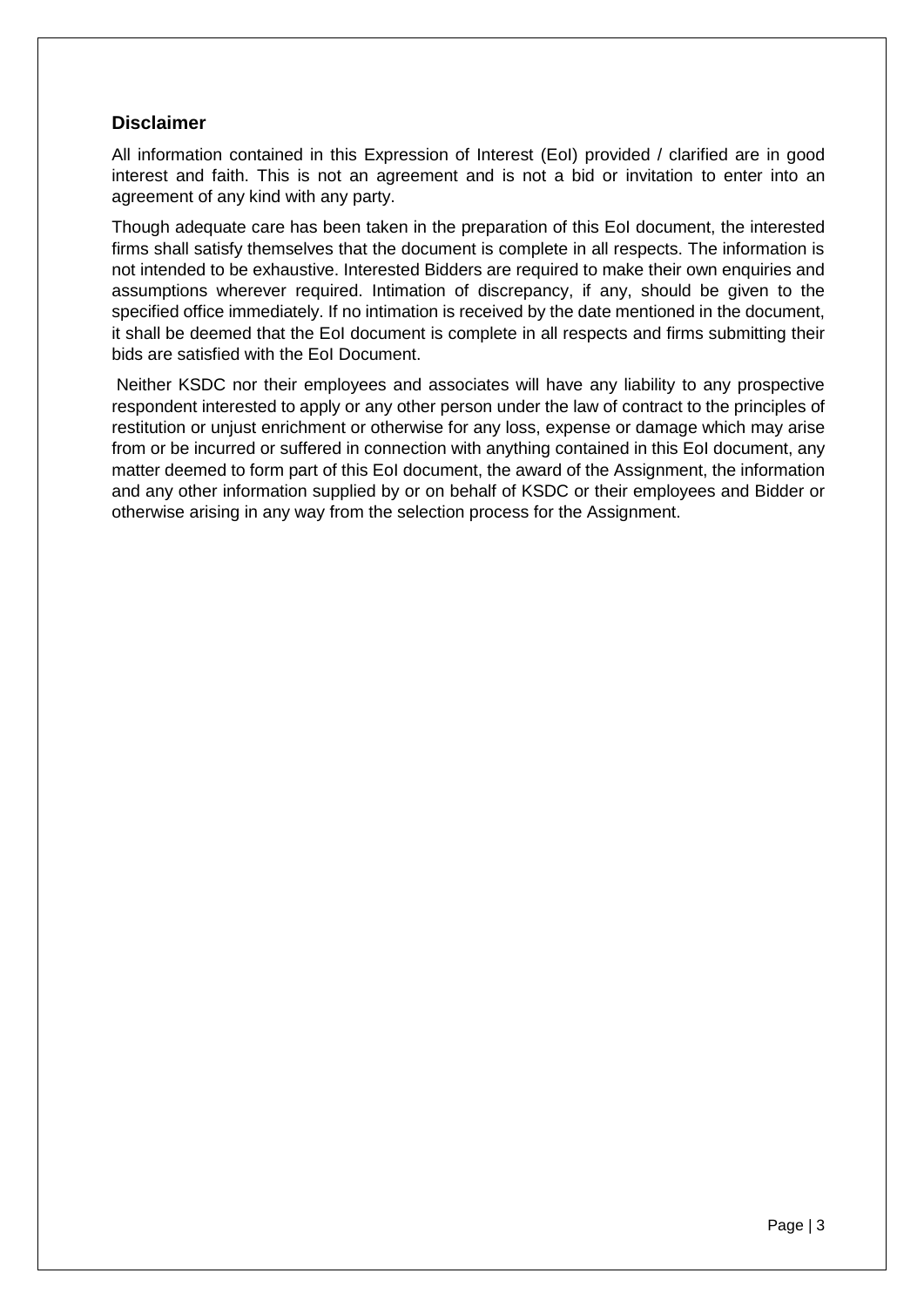# <span id="page-3-0"></span>**1. Schedule of Activities**

|                | S. No. Information                                                                                       | <b>Details</b>                                                                                                                                                       |
|----------------|----------------------------------------------------------------------------------------------------------|----------------------------------------------------------------------------------------------------------------------------------------------------------------------|
| 1.             | Date & Time for Commencement of                                                                          | Date: 15th September 2021                                                                                                                                            |
|                | Downloading EoI Document                                                                                 | Time: 11 am                                                                                                                                                          |
| 2.             | <b>Eol Reference Number</b>                                                                              | ITE/KSDC/TAP/CR-150/2020-21                                                                                                                                          |
| 3.             | Last date & Time for sending requests for<br>clarifications                                              | Date: 21 <sup>st</sup> September 2021<br>Time: 5 pm                                                                                                                  |
|                |                                                                                                          |                                                                                                                                                                      |
| 4.             | Last Date (deadline) & Time for submission<br>of bids                                                    | Date: 25 <sup>th</sup> September 2021<br>Time: 5 pm                                                                                                                  |
| 5.             | Date & Time for opening of bids                                                                          | Date: 27th September 2021<br>Time: 03 pm                                                                                                                             |
| 6.             | Presentation of shortlisted Training Partners<br>before Project Approval Committee (PAC) if<br>required. | Date and Time will be informed post<br>evaluation of the proposals                                                                                                   |
| 7 <sub>1</sub> | <b>Address for Communication</b>                                                                         | The Managing Director<br>Karnataka Skill<br>Development<br>Corporation<br>3rd Floor, Kaushalya Bhawan<br>Near Dairy Circle, Bannerghatta<br>Road, Bangalore - 560029 |

## Note:

KSDC reserves the right to amend any or all conditions of this EoI before the last date of submission of proposals or to change the above schedule at any time, without assigning any reason(s).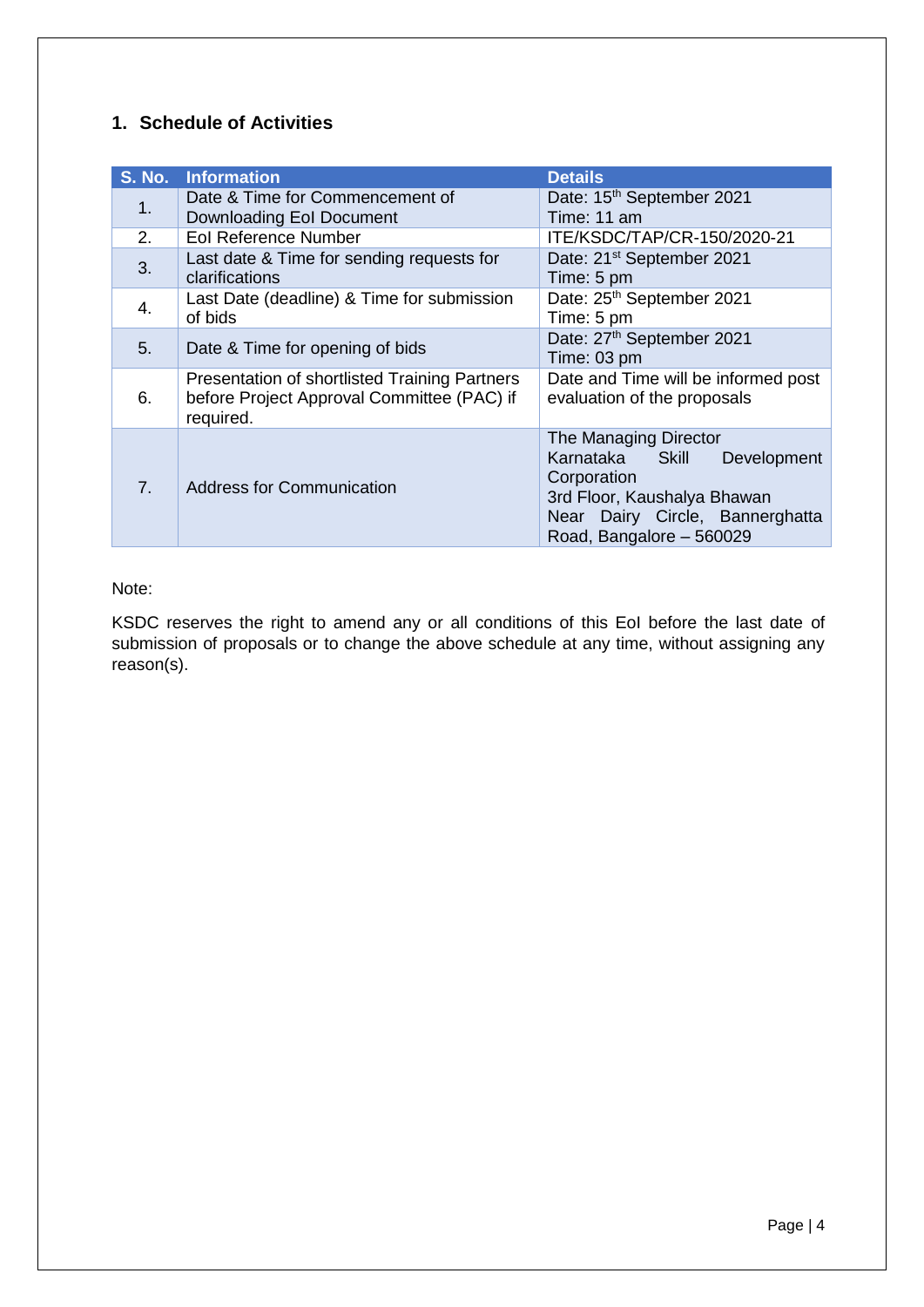# <span id="page-4-0"></span>**2. Background**

Of the estimated one-and-a-half million graduates who pass out of India's engineering schools every year, less than 1% land jobs in its top 100 companies. That is because; a vast majority of them is unemployable and not oriented in the light of emerging employment opportunities. As per the HRD Ministry, India has 6,214 engineering and technology institutions, which admit 2.9 million students. Every year, 1.5 million fresh engineers are released into the job market. However, only graduates who pass out of some 200 top colleges in the country come with some level of job-ready skills.

The technologies of cloud computing, big data, and e-commerce are in full bloom with worldwide adoption in all industries. Emerging technologies like encryption, AI, and robotics are expanding in footprint and importance. As emerging technologies disrupt the workforce, COVID-19 has delivered another shock to workers. The combined double-disruption has increased the pressure for businesses to adopt automation. The changes in culture, technology, and automation will cause 85 million jobs to disappear over the next five years. However, in the same time frame, those changes will create 97 million different jobs. 40% of workers will need upskilling and reskilling in the next five years, but the good news is that they should need six months or less of skills training. As new skills gaps emerge, the workforce will need to adapt to the changing patterns of demand.

Many young people face barriers to employment since access to digital skills training is often expensive and selective. Karnataka Innovation and Technology Society (KITS) has collaborated with Department of Skill Development, Entrepreneurship and Livelihood (SDEL) and launched Talent Acceleration Program to impart and upgrade skills for increasing the employability of students undergoing engineering programmes across the state. 2000 young people facing barriers to employment will be given essential tech skills to launch them into technology careers through this new programme.

# <span id="page-4-1"></span>**3. Invitation**

KSDC now invites Expression of Interest (EoI) from eligible national/state level agencies, industry bodies, Government/private institutions engaged in imparting industry relevant skills with keen interest to operate maintain and manage Talent Acceleration Program in Karnataka.

Interested agencies with required qualification and experience may submit their EoI applications as per the prescribed format attached under Annexures of this document, along with details and supporting documents as specified therein.

# <span id="page-4-3"></span><span id="page-4-2"></span>**4. General Terms & Conditions**

#### **a) Governing Law**

The Empanelment Process shall be governed by, and construed in accordance with, the laws of India and the Courts at Bangalore shall have exclusive jurisdiction over all disputes arising under, pursuant to and/or in connection with the Empanelment Process.

# <span id="page-4-4"></span>**b) Confidentiality**

- i. Information relating to the examination, clarification, evaluation and recommendation for the Bidders shall not be disclosed to any person who is not officially concerned with the process or is not a retained professional advisor advising KSDC in relation to, or matters arising out of, or concerning the Empanelment Process.
- ii. KSDC will treat all information, submitted as part of the Bid, in confidence and will require all those who have access to such material to treat the same in confidence. KSDC may not divulge any such information unless it is directed to do so by any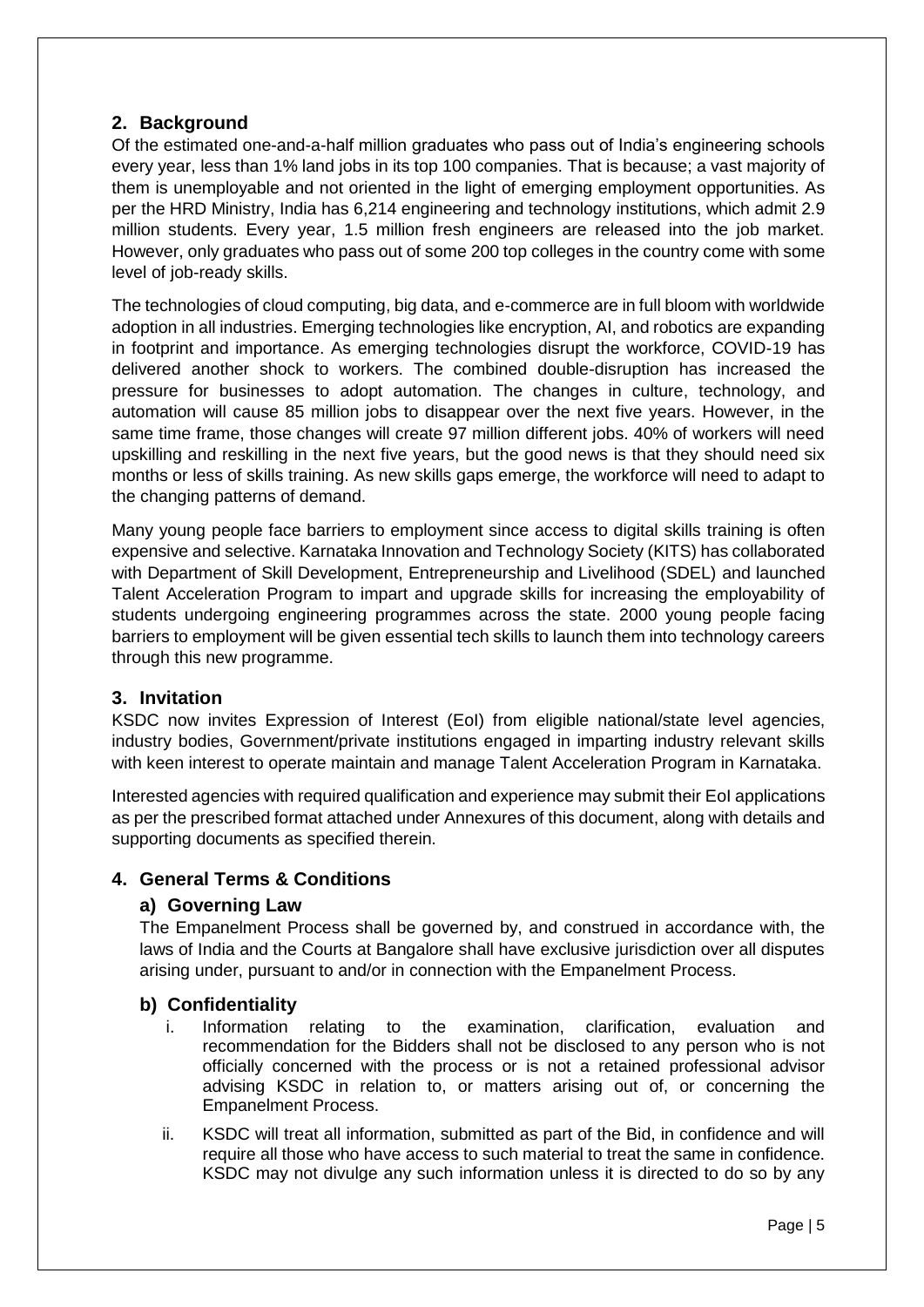statutory entity that has the power under law to require its disclosure or is to enforce or assert any right or privilege of the statutory entity and/or KSDC.

#### <span id="page-5-0"></span>**c) Legal fees and Duties**

The successful bidder shall be entirely responsible for stamp duties, license fees, and other such levies imposed.

#### <span id="page-5-1"></span>**d) Change in Laws and Regulation**

Unless otherwise specified in the Contract, if after the date of the Invitation for Bids, any law, regulation, ordinance, order or bylaw having the force of law is enacted, promulgated, abrogated, or changed that subsequently affects the Delivery Date and/or the Contract Price, then such Delivery Date and/or Contract Price shall be correspondingly increased or decreased, to the extent that the successful Bidder has thereby been affected in the performance of any of its obligations under the Contract.

#### <span id="page-5-2"></span>**e) Force Majeure**

The successful bidder shall not be liable for forfeiture of its Performance Security, liquidated damages, or termination for default if and to the extent that it's delay in performance or other failure to perform its obligations under the Contract is the result of an event of Force Majeure. Force Majeure shall not cover the price fluctuation of components.

For purposes of this clause, Force Majeure means an event or situation beyond the control of the successful bidder that is not foreseeable, is unavoidable, and its origin is not due to negligence or lack of care on the part of the successful bidder. Such events may include, but not be limited to, acts of KSDC in its sovereign capacity, wars or revolutions, fires, floods, epidemics, quarantine restrictions, and freight embargoes.

If a Force Majeure situation arises, the successful Bidder shall promptly notify KSDC in writing of such condition and the cause thereof. Unless otherwise directed by KSDC in writing, the successful Bidder shall continue to perform its obligations under the Contract as far as it is reasonably practical and shall seek all reasonable alternative means for performance not prevented by the Force Majeure event.

#### <span id="page-5-3"></span>**f) Change orders and Contract Amendments**

KSDC may at any time order the successful bidder to make changes within the general scope of the Contract, in any one or more of the following:

- i. The place of service delivery.
- ii. The related services to be provided by the successful bidder.

If any such change causes an increase or decrease in the cost of, or the time required for, the successful bidder's performance of any provisions under the Contract, an equitable adjustment shall be made in the Contract Price or in the Delivery and Completion Schedule, or both, and the Contract shall accordingly be amended. Any claims by the successful bidder for adjustment under this Clause must be asserted within 45 days from the date of the successful bidder's receipt of KSDC's change order.

#### <span id="page-5-4"></span>**g) Termination**

KSDC, at its discretion, can terminate the empanelment of Training Partner earlier than the expiry of One (1) year period in the event of failure of Training partner to remain eligible in view of prevailing eligibility conditions (as revised from time to time) or to perform as per contract deliverables or other relevant reason(s) given in writing to the Training Partner.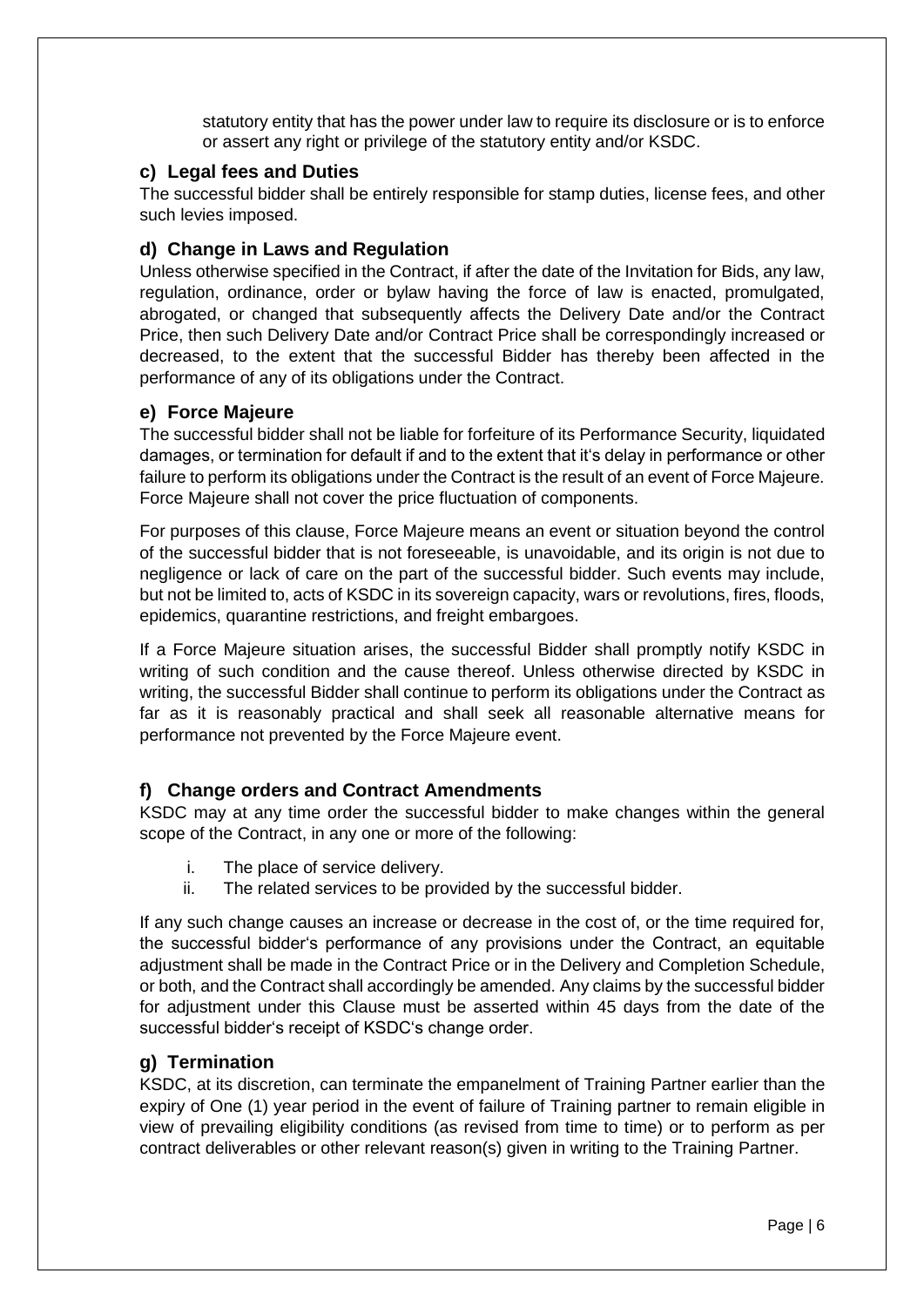# <span id="page-6-0"></span>**h) Payment upon Termination**

KSDC may consider making a payment for the part satisfactorily performed on the basis of Quantum Merit as assessed by it, if such part is of economic utility to the KSDC.

# <span id="page-6-1"></span>**i) Applicable laws**

- i. The Contract shall be interpreted in accordance with the laws prevalent in India
- ii. Compliance with all applicable laws: The Bidder shall undertake to observe, adhere to, abide by, comply with and notify the Department about all laws in force or as are or as made applicable in future, pertaining to or applicable to them, their business, their employees or their obligations towards them and all purposes of this Tender and shall indemnify, keep indemnified, hold harmless, defend and protect the Department and its employees/ officers/staff/ personnel/representatives/ agents from any failure or omission on its part to do so and against all claims or demands of liability and all consequences that may occur or arise for any default or failure on its part to conform or comply with the above and all other statutory obligations arising there from.
- iii. Compliance in obtaining approvals/ permissions/ licenses: The Bidder shall promptly and timely obtain all such consents, permissions, approvals etc., as may be necessary or required for any of the purposes of this project or for the conduct of their own business under any applicable Law, Government Regulation/Guidelines and shall keep the same valid and in force during the term of the project, and in the event of any failure or omission to do so, shall indemnify, keep indemnified, hold harmless, defend, protect and fully compensate the Department and its employees/ officers/ staff/ personnel/ representatives/agents from and against all claims or demands of liability and all consequences that may occur or arise for any default or failure on its part to conform or comply with the above and all other statutory obligations arising there from and the Department will give notice of any such claim or demand of liability within reasonable time to the bidder.
- iv. All legal disputes are subject to the jurisdiction of Civil Courts Bengaluru only.

# <span id="page-6-2"></span>**j) General Terms of Proposal Submission**

- i. Each Bidder must submit a single proposal.
- ii. Sub-contracting, sub-letting, franchisee arrangement of any kind for the conduct of training under KSDC is NOT allowed for any Organization/promoters of organization
- iii. One Application per applicant can cover multiple districts. Each district proposed by an applicant should contain the details of the domain for Talent Acceleration Programme along with job roles in which the applicant organization wishes to conduct trainings.
- iv. The applicant organization once selected will be allocated targets and will be monitored for quality aspect of processes involved in training.
- v. KSDC does not guarantee target allocation to any/all organizations/training Partners applying through this EoI.
- vi. KSDC shall in no case be responsible or liable for the costs/expenses being incurred by the training partner while applying regardless of the conduct or the outcome of the process.
- vii. KSDC shall receive the proposal in accordance with the terms set forth in this EoI and other documents that may be provided by KSDC pursuant to this EoI as amended/clarified from time to time by KSDC.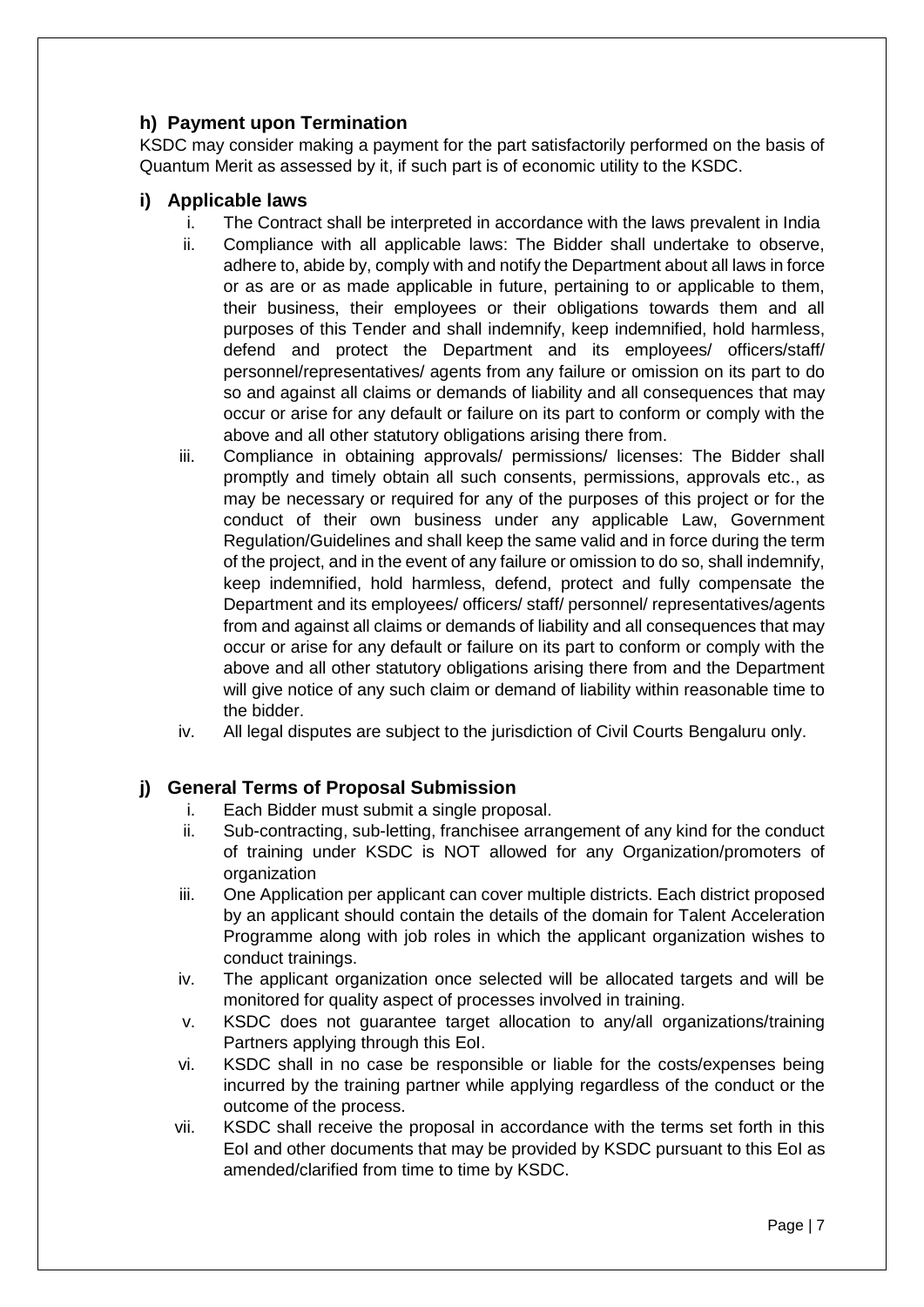- viii. Bidders shall not have a conflict of interest ("Conflict of Interest") that affects the Empanelment Process or any sanction of work that may follow. Any Bidder found to have a Conflict of Interest is liable to be disqualified.
- ix. Any misrepresentation shall lead to disqualification of the Bidder.
- x. KSDC will not return any proposal or any information provided along therewith. KSDC reserves the right to verify all statements, information and documents submitted by the Bidder in response to the EoI. Failure of KSDC to undertake such verification shall not relieve the Bidder of its obligations or liabilities hereunder nor will it affect any rights of KSDC there under.

# <span id="page-7-0"></span>**k) Failure to agree with the Terms & Conditions of the EoI**

Failure of the bidder to agree with the Terms & Conditions of the EOI shall constitute sufficient grounds for the annulment of empanelment

# <span id="page-7-1"></span>**l) Right to accept and to reject any or all Proposals**

- i. Notwithstanding anything contained in this EoI, KSDC reserves the right to accept or reject any proposal and to annul the Empanelment Process and reject all Proposals at any time without any liability or any obligation for such acceptance, rejection or annulment, and without assigning any reasons thereof,
- ii. In case it is found during the evaluation of proposals or at any time before signing of the Agreement or after its execution and during the period of subsistence thereof, that one or more of the pre-qualification conditions have not been met by the Bidder or that the Bidder has made material misrepresentation or has given any materially incorrect or false information, the Bidder shall be disqualified forthwith and the Agreement, if signed, shall be liable to be terminated by a communication in writing by KSDC to the Bidder, without KSDC being liable in any manner whatsoever to the Bidder.

# <span id="page-7-2"></span>**5. Other Tenets**

- Each Training Partner can apply for any number of sector/ job roles in the areas mentioned in "Role of Training Partner".
- Shortlisted TP has the flexibility to merge 2 or more NSQF aligned job roles as per the demands of the industry.
- Final number of TPs selected for implementation is at the discretion of KSDC.
- Shortlisted Training Partners will be required to make a presentation to the KSDC for technical expertise and capacity.
- KSDC reserves the right to decide about the number of candidates to be trained in a particular course. Its decision will be binding on all organizations submitting the proposals.
- KSDC shall issue the work order to shortlisted agency ('s) detailing on number of candidates to be trained, job roles, cost etc.
- Training Partners who are empanelled for CMKKY, PMKVY, ESTP of NULM and DDU-GKY are also eligible to apply for the Talent Acceleration Programme.

# <span id="page-7-3"></span>**6. Process to register as a Project Implementation Agency (training partner)**

# <span id="page-7-4"></span>**a) Application Process**

Karnataka Skill Development Corporation, Bangalore invites Expression of Interest from the Training Agencies to empanel for implementation of Talent Acceleration Programme under the Karnataka Skill Development Corporation. KSDC has a target of assessment of minimum 5000 students and shortlist a minimum 2000 students out of the assessed 5000 students.

Interested Training Partners would be required to strictly adhere to the following instructions: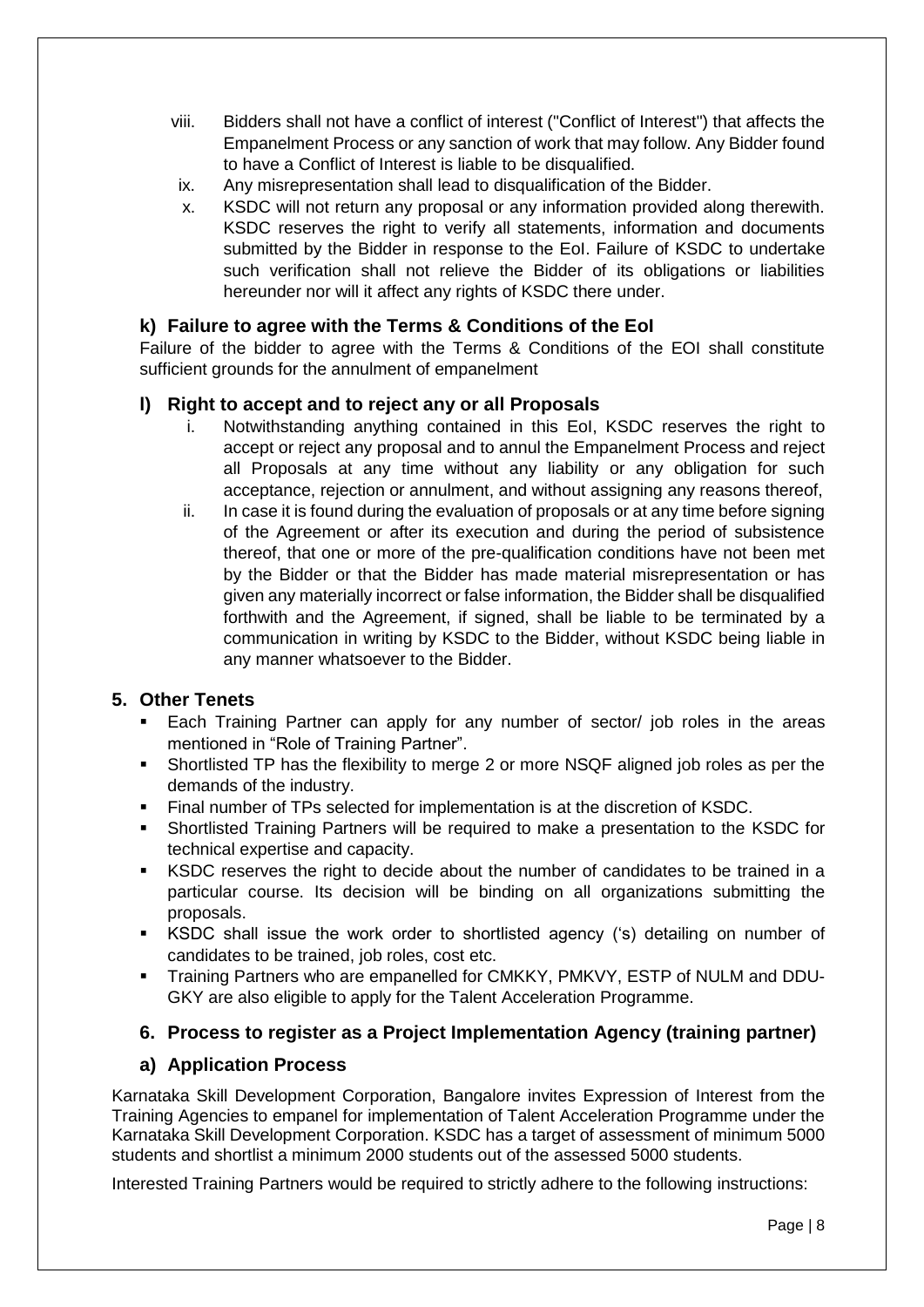Documents to submit: NO document other than the following list, will be considered for validation of proposal

| SI. No. | <b>Document Description</b>                                                                                                                                                          | Page Number |
|---------|--------------------------------------------------------------------------------------------------------------------------------------------------------------------------------------|-------------|
| 1.      | Covering Letter as per Annexure 1 of Eol document                                                                                                                                    |             |
| 2.      | TP Details as per Annexure 2 of Eol document                                                                                                                                         |             |
| 3.      | Certificate of the Proprietorship/ Partnership Deed/<br>Incorporation of Company & Memorandum & Articles of<br>Association / Registration of<br>Society / Trust / Association (Copy) |             |
| 4.      | Pan Card (Copy)                                                                                                                                                                      |             |
| 5.      | Income Tax Return Acknowledgement Copy                                                                                                                                               |             |
| 6.      | TP's Financial Details as per Annexure 3                                                                                                                                             |             |
| 7.      | TP's Training & Placement Details along with supporting<br>document as mentioned in <b>Annexure 4</b> of EoI Document                                                                |             |
| 8.      | TP's Training Centre Details along with supporting document<br>as mentioned in Annexure 5 of Eol Document                                                                            |             |
| 9.      | Declaration for not being blacklisted as per <b>Annexure 6</b> of Eol<br>Document                                                                                                    |             |
| 10.     | Power of attorney in favour of authorized signatory for signing<br>the Eol application                                                                                               |             |
| 11.     | Proposed Annual Action Plan as per Annexure 7                                                                                                                                        |             |
| 12.     | Letter of Intent as per Annexure 8                                                                                                                                                   |             |

#### **Note: All documents submitted in response to the EoI should be signed and sealed by Authorized representative and signatory on company's letter-head.**

In case the agency does not submit any of the aforesaid supporting documents (as specified ONLY), the related data provided in the proposal will not be considered for the concerned parameters. In such cases, the related data will be considered as '0' ('zero' in case of numeric data) and/or 'Negative' (in case of factual data)

- 1. For consideration of your proposal, please share the information as directed below in point number – 1.A. and 1.B **(both are MANDATORY)**:
	- A. Soft (Sealed, Signed and Scanned) copies of the aforesaid documents are to be submitted to eoi rfp@kaushalkar.com The subject line of the e-mail should be: "Response to EoI.: Empanelment of Training Partner for implementation of Talent Acceleration Program dated 25<sup>th</sup> September 2021".
	- B. Interested Training Partners would be also required to assemble a Spiral Bound Book with copies of the aforesaid documents (signed and stamped on all pages) and would send it to the below address:

**To**

**Managing Director Karnataka Skill Development Corporation 3 rd Floor, Kaushalya Bhawan Near Dairy Circle, Bannerghatta Road Bangalore – 560029**

The Envelope should contain the heading as: "RESPONSE TO EOI FOR EMPANELMENT OF TRAINING PARTNERS FOR IMPLEMENTATION OF TALENT ACCELERATION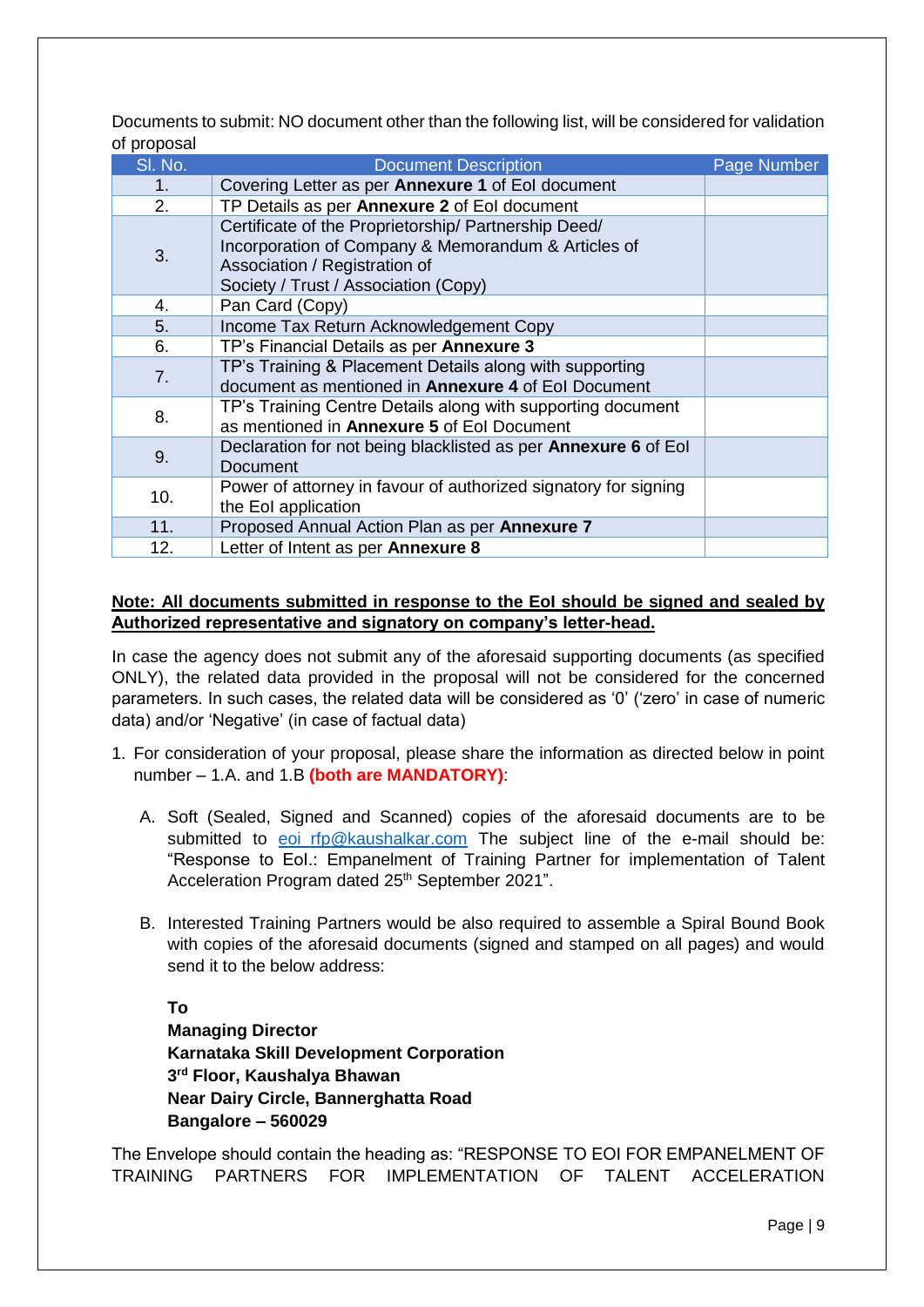PROGRAMME" and should reach KSDC office latest by 25<sup>th</sup> September 2021 by 16:00 HRS (4:00 PM).

#### **NOTE: NO EOIs SHALL BE ENTERTAINED POST THE END DATE AND TIME AS SPECIFIED ABOVE**

### **b) Eligibility Conditions:**

<span id="page-9-0"></span>

| SI.<br>No.     | <b>Criteria</b>                                                                                                                                                                        | Unit                                                                                           | <b>Minimum</b><br>requirement              | Prerequisite |
|----------------|----------------------------------------------------------------------------------------------------------------------------------------------------------------------------------------|------------------------------------------------------------------------------------------------|--------------------------------------------|--------------|
| 1              | Organization incorporation<br>Date                                                                                                                                                     |                                                                                                | On or before 1 <sup>st</sup><br>April 2017 | Mandatory    |
| $\overline{2}$ | Organization's presence in<br>Karnataka (Registered Office<br>/ Branch Office / Self-Owned<br><b>Operational Training Centre)</b>                                                      | Existence of<br>Registered<br>Office /<br>Self-Owned<br>Operational<br><b>Training Centre)</b> | N.A.                                       | Preference   |
| 3              | No. of people trained in<br>emerging skills / technology<br>domains / certification as<br>indicated in "Role of Training<br>Partner" in Financial Years:<br>2017-18, 2018-19, 2019-20. | No. of Youth                                                                                   | 500                                        | Preference   |
| $\overline{4}$ | Placement in emerging skills /<br>technology<br>domains/certification as<br>indicated in "Role of Training<br>Partner" in Financial Years:<br>2017-18, 2018-19, 2019-20.               | No. of Youth                                                                                   | N.A.                                       | Preference   |
| 5              | Cumulative revenue of the<br>Organization in Financial<br>Years: FY 2017-18, 2018-19,<br>2019-20.                                                                                      | <b>INR Lakhs</b>                                                                               | 50                                         | Mandatory    |
| 6              | Letter of Intent (LoI) with<br>relevant Industry for<br>placement linkages in<br>proposed skills                                                                                       | No. of Youth                                                                                   | N.A.                                       | Preference   |

Based on the applications received, KSDC shall evaluate the documents submitted by the applicants along with the EoI. Where there is a requirement for clarifications, the official designated from KSDC shall through email/ letter request for such clarifications in writing. Response to such requirement should be submitted within 5 business days of such communication from KSDC.

The selection process will be based on the evaluation by KSDC shall involve document-based evaluation of the Technical Capability.

#### **c) Duration of Empanelment**

<span id="page-9-1"></span>The duration of the empanelment will be one year. The extension of training partners empanelment will be subject to management review and performance. The KSDC reserves all the rights to discontinue training partners at any time in case of non-performance without any notice.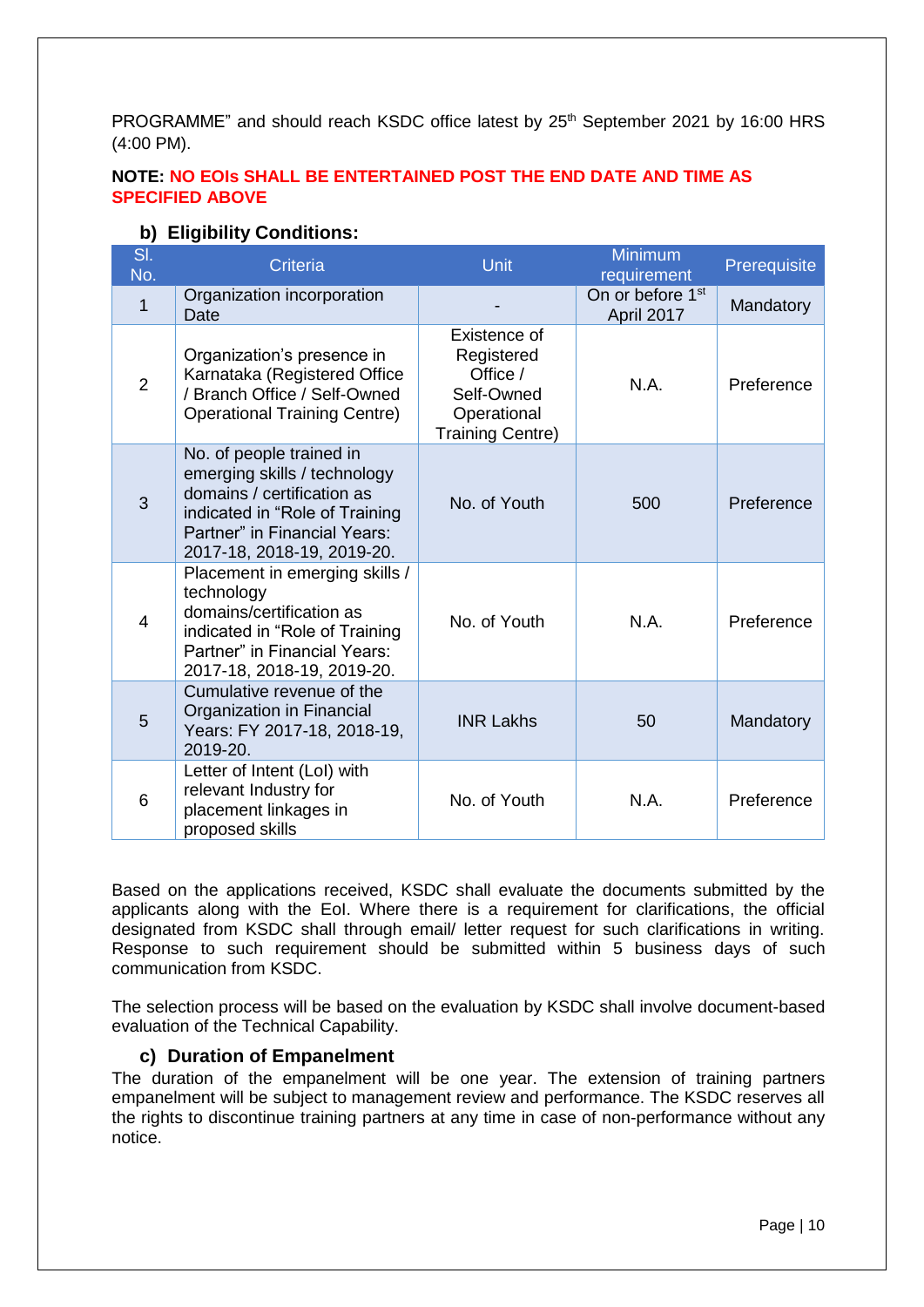# <span id="page-10-0"></span>**7. Clarifications**

- a. Bidders requiring any clarification on the EoI may notify KSDC in writing or by letter and/or e-mail to [eoi\\_rfp@kaushalkar.com](mailto:eoi_rfp@kaushalkar.com)
- b. KSDC shall endeavour to respond to the queries within the period specified therein through letter/e-mail. However, KSDC reserves the right not to respond to any question(s) or provide any clarification(s), at its sole discretion, and nothing in these Clauses shall be taken or read as compelling or requiring KSDC to respond to any question or to provide any clarification.
- c. KSDC may also on its own motion, if deemed necessary, issue interpretations and clarifications to all Bidders. All clarifications and interpretations issued by KSDC shall be deemed to be part of the EoI. Verbal clarifications and information given by KSDC or its employees or representatives shall not in any way or manner be binding on KSDC.

### <span id="page-10-1"></span>**8. Amendments**

- a. At any time prior to the deadline for submission of Proposals, KSDC may, for any reason, whether at its own initiative or in response to clarifications requested by a Bidder, modify the EoI by the issuance of Addenda.
- b. Any Addendum thus issued will be uploaded on the website. KSDC will post the addendum/replies to the queries on the KSDC website without identifying the source of queries.
- c. In order to afford the Bidders a reasonable time for taking an Addendum into account, or for any other reason, KSDC may, at its own discretion, extend the timelines mentioned having due regard for the time required by the Bidders to address such amendment.

# <span id="page-10-2"></span>**9. Scope of Work**

Talent Acceleration Programme would be started in collaboration with KSDC, Skill Development Department to impart and upgrade skills for guaranteed placement of graduate students. 2000 graduates will be trained in the next two years.

The scope of work to be undertaken by the empaneled Training partners will be as per the KSDC guidelines and changes in the same from time to time.

- i. The assessment of a minimum of 5000 students, selected through a transparent procedure as part of the Talent Acceleration Programme
- ii. To shortlist minimum of 2000 students out of 5000 students and impart training through the onboarded training partners
- iii. To ensure that out of these 2000 shortlisted students at least 1000 of them receive placements
- iv. Following Standard Operating Procedures is to be followed by shortlisted training agency ('s):
	- a. Accreditation and Affiliation on Kaushakar portal [\(www.kaushalkar.com\)](http://www.kaushalkar.com/) as per the pre-defined norms of concerned sector skill council and KSDC.
	- b. To mobilize students especially from Tier 2 and Tier 3 regions of Karnataka based on the break-up detailed out in the under-mentioned table: -

| SI. No. | <b>Percentage of Seats</b> | <b>Target Beneficiary</b>                                               |
|---------|----------------------------|-------------------------------------------------------------------------|
|         | 80%                        | Engineering graduates from the current batch i.e.                       |
|         |                            | a) Students in the $3rd$ to $8th$ Semesters of any discipline of        |
|         |                            | Engineering;                                                            |
|         |                            | b) Students in the 2 <sup>nd</sup> to 6 <sup>th</sup> Semesters of MCA; |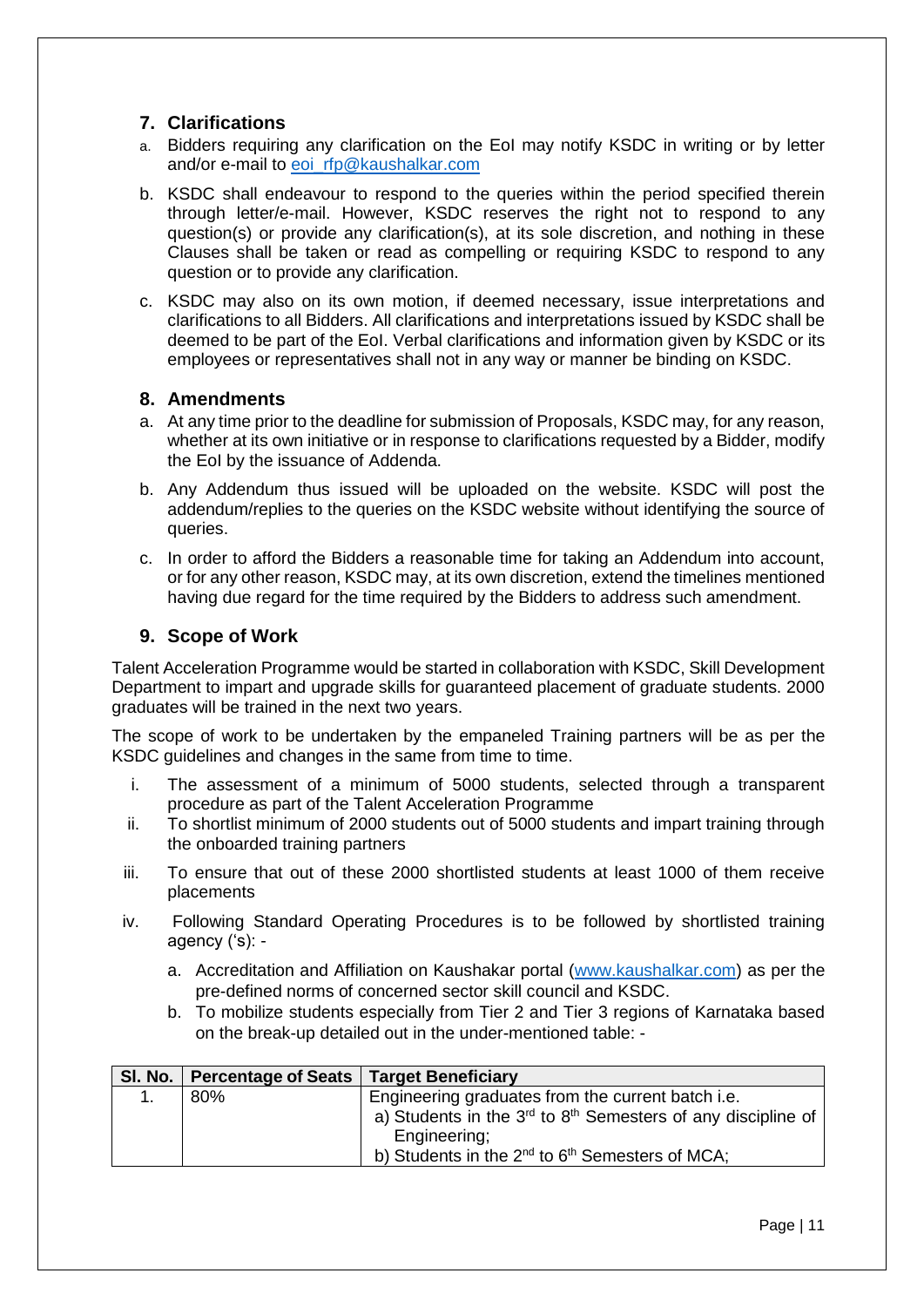|     | c) Students in the $4th$ to $6th$ Semesters of BCA/BSc<br>Computer Science or IT |  |
|-----|----------------------------------------------------------------------------------|--|
| 10% | Engineering graduates who have passed out in 2017, 2018,<br>2019 and 2020.       |  |
| 10% | Non-engineering graduates                                                        |  |

- v. To design pre-assessment criteria for identifying the eligible candidates to enrol in the training program.
- vi. To assess candidates on the basis of pre-assessment criteria for shortlisting of students to enrol in the Talent Acceleration program
- vii. To procure and distribute course curriculum, participant handbook and facilitator handbook for the selected job roles.
- viii. Impart training to students in NSQF aligned job roles in any of the below mentioned emerging skills, technology domains and certifications: -
	- Analyst Application Security
	- Analyst Compliance Audit
	- Associate Analytics
	- AI Data Quality Analyst
	- AI Business Intelligence Analyst
	- IoT Software Analyst
	- IoT Test Analyst
	- IoT Hardware Solution Designer
	- Cloud Application Developer
	- Cloud Administrator
	- Cloud GCP/AWS/Azure Certifications
	- Software Developer
	- Data Science, Artificial Intelligence and Machine Learning
	- IoT & Edge Technologies
	- Automation and Robotics
	- DevOps
	- Cyber Security
	- **Embedded System Design**
	- Electronics Design
	- **Embedded Linux, Artificial Intelligence and Machine Learning**
	- Data Analytics
	- Data Science
	- **EXECUTE:** Artificial intelligence
	- Machine learning
	- Big Data
	- Robotic
	- Internet of Things (IoT)
	- Intelligent Apps
	- 5G
	- Cognitive Computing
	- Augmented Reality / Virtual Reality
	- **E** Hardware Design
	- **Embedded Hardware Design and VLSI**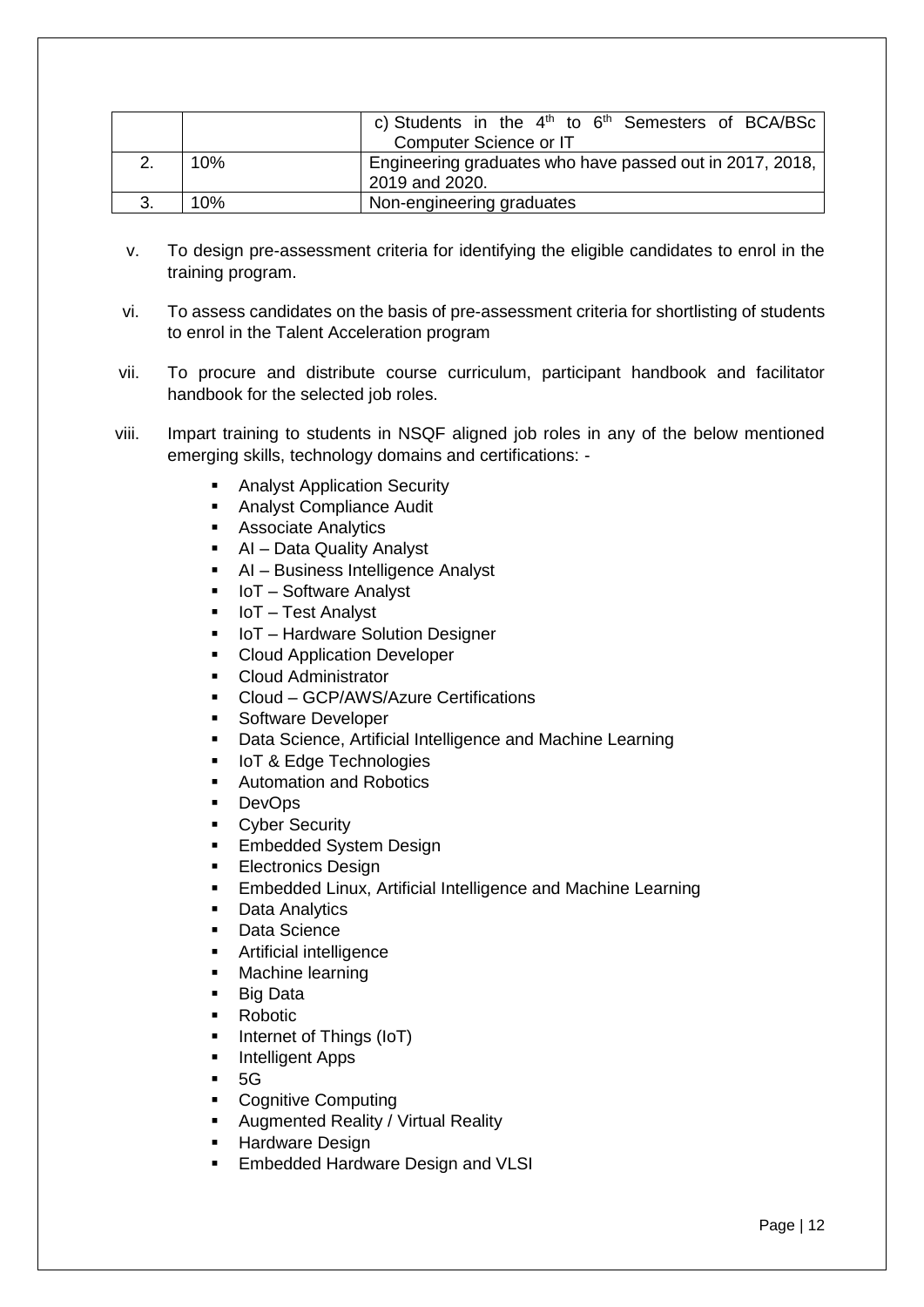- Design Tools Embedded system, software design tools, ethnics design tools, simulation tools etc.
- Fundamental principles of biological systems and processes
- ix. Training Partner shall ensure assessment & certification of trained candidates by concerned Sector Skill Council and minimum 50% placement of trained candidates to become eligible for reimbursement of training cost.
- x. Payment to Training Providers will be broken into tranches namely 40% on commencement of training batches, 30% on successful certification and 30% on placement of the candidates.
- xi. In case of failure to comply with the condition of placement of the candidates by the training provider, KSDC reserves the right to recover the amount released in first and second tranche or impose penalty and decision of KSDC shall be final in this regard.
- xii. To share the final list and details of 1000 trained/assessed/certified graduates who are offered placements with the department.
- xiii. To submit utilisation certificate, periodically of the amount released.
- xiv. To submit the project closure report on completion of the programme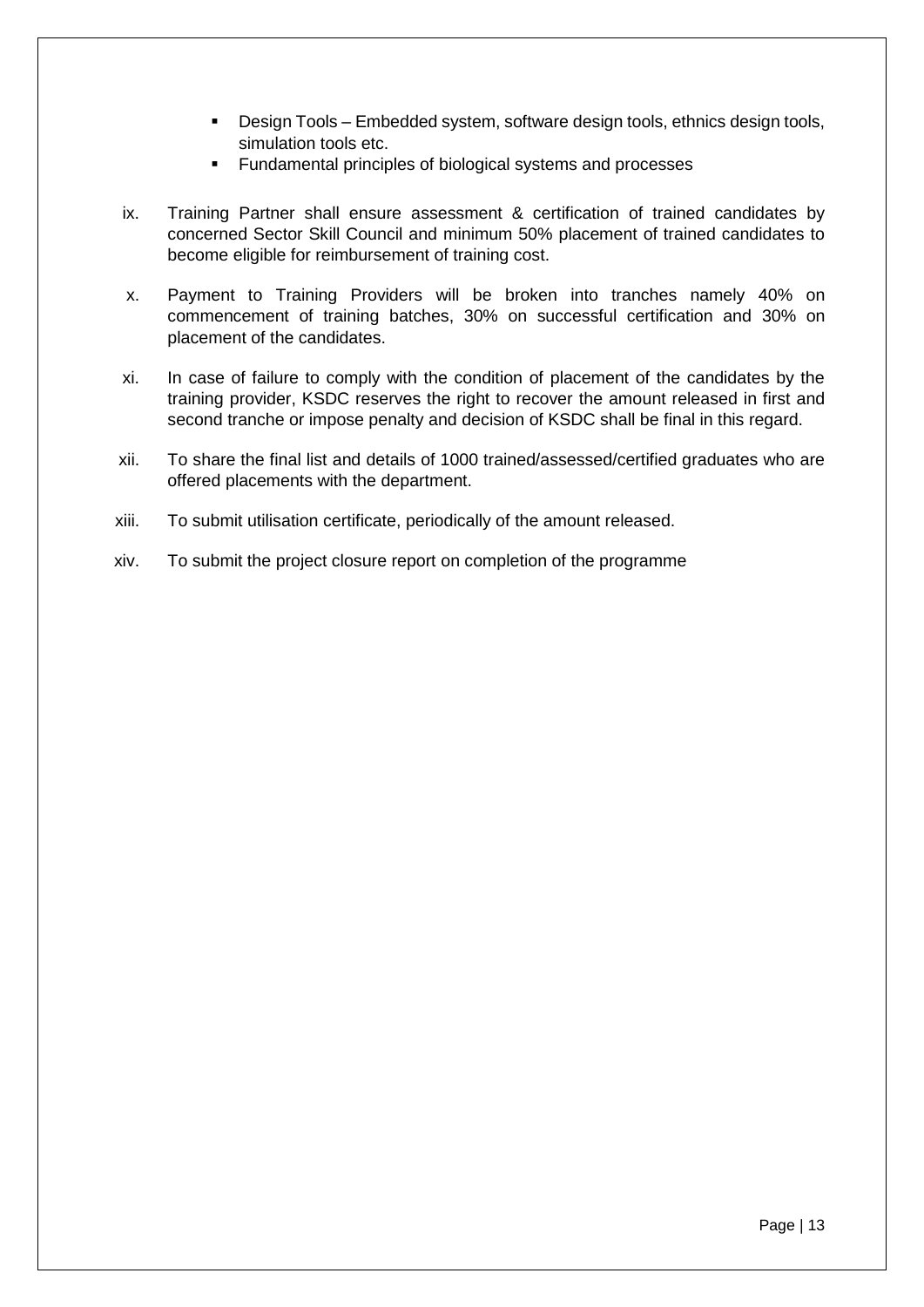# <span id="page-13-0"></span>**10.Annexures**

# **ANNEXURE-1**

### **COVER LETTER**

(On the letterhead of the Training Partner)

Dated:

**To Managing Director Karnataka Skill Development Corporation 3 rd Floor, Kaushalya Bhawan Near Dairy Circle, Bannerghatta Road Bangalore – 560 029**

### **Sub: Response to EoI for Implementation of Talent Acceleration Program.**

Ref: EoI.: dated

Dear Sir/Ma'am,

- 1. With reference to the EoI document dated …………. we, have examined the EoI document and understood its contents and hereby submit our application for the aforesaid Project. The application is unconditional.
- 2. We acknowledge that for evaluation of proposal the information provided in the application and the documents accompanying the application for selection will be relied upon, and we certify that all information provided herein is true and correct; nothing has been omitted which renders such information misleading; and all documents accompanying the application are true copies of their respective originals.
- 3. We shall make available any additional information if found necessary or required to supplement or authenticate the application.
- 4. We acknowledge that the Evaluation committee has complete right to reject our application without assigning any reason.
- 5. We declare that:
	- a) We do not have any conflict of interest in accordance with this document
	- b) We have not directly or indirectly or through an agent engaged or indulged in any corrupt practice, fraudulent practice, coercive practice, undesirable practice or restrictive practice, in respect of any tender or request for qualification issued by or any agreement entered with the Authority or any other public-sector enterprise or any Government, Central or State; and
- 6. We understand that you may cancel the process at any time and that you are neither bound to accept any application that you may receive nor to invite the applicants to apply for the Project, without incurring any liability to the applicants.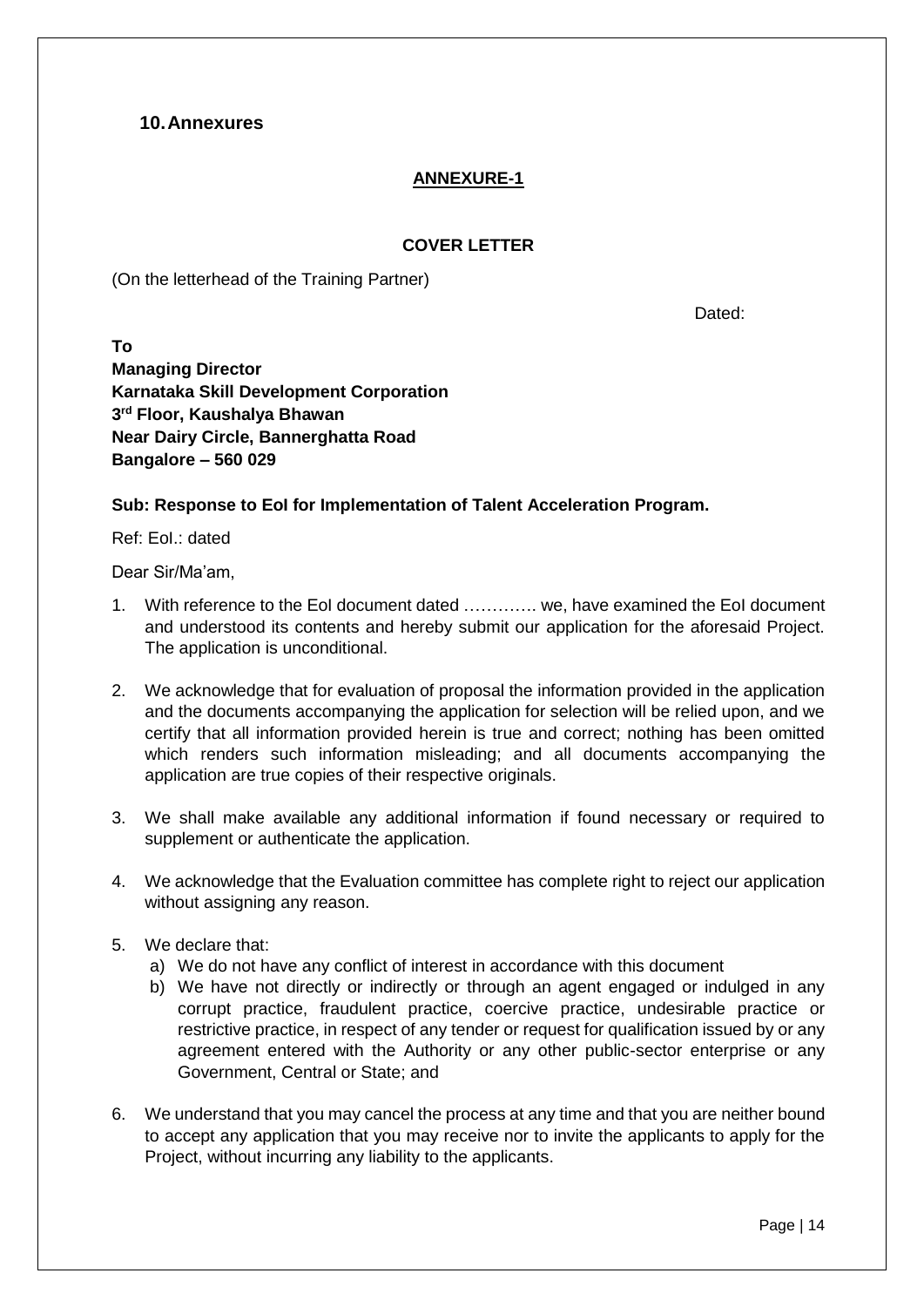- 7. We undertake that in case of any change in facts or circumstances during the application process, we are attracted by the provisions of disqualification in terms of this EoI and shall intimate the Authority of the same immediately.
- 8. We acknowledge that << fill: name of Training Partner Organization>>, being a << fill: company/trust/ partnership firm/society>> is qualified based on Qualification required as per the EoI.
- 9. We hereby irrevocably waive any right which we may have at any stage of law or howsoever otherwise arising to challenge or question any decision taken by the Evaluation Committee for evaluation of proposal in connection with the selection of the applicant, or in connection with the selection/ application process itself, in respect of the above-mentioned Project and the terms and implementation thereof.
- 10. We agree and understand that the selection is subject to the provisions of the application documents. In no case, we shall have any claim or right of whatsoever nature if the Project is not awarded to us or our application is rejected or not opened.
- 11. We agree and undertake to abide by all the terms and conditions of the EoI.

Yours faithfully,

Date: (Signature, Name and Designation of the Authorized Signatory)

Place: (Name and Seal of the Organization)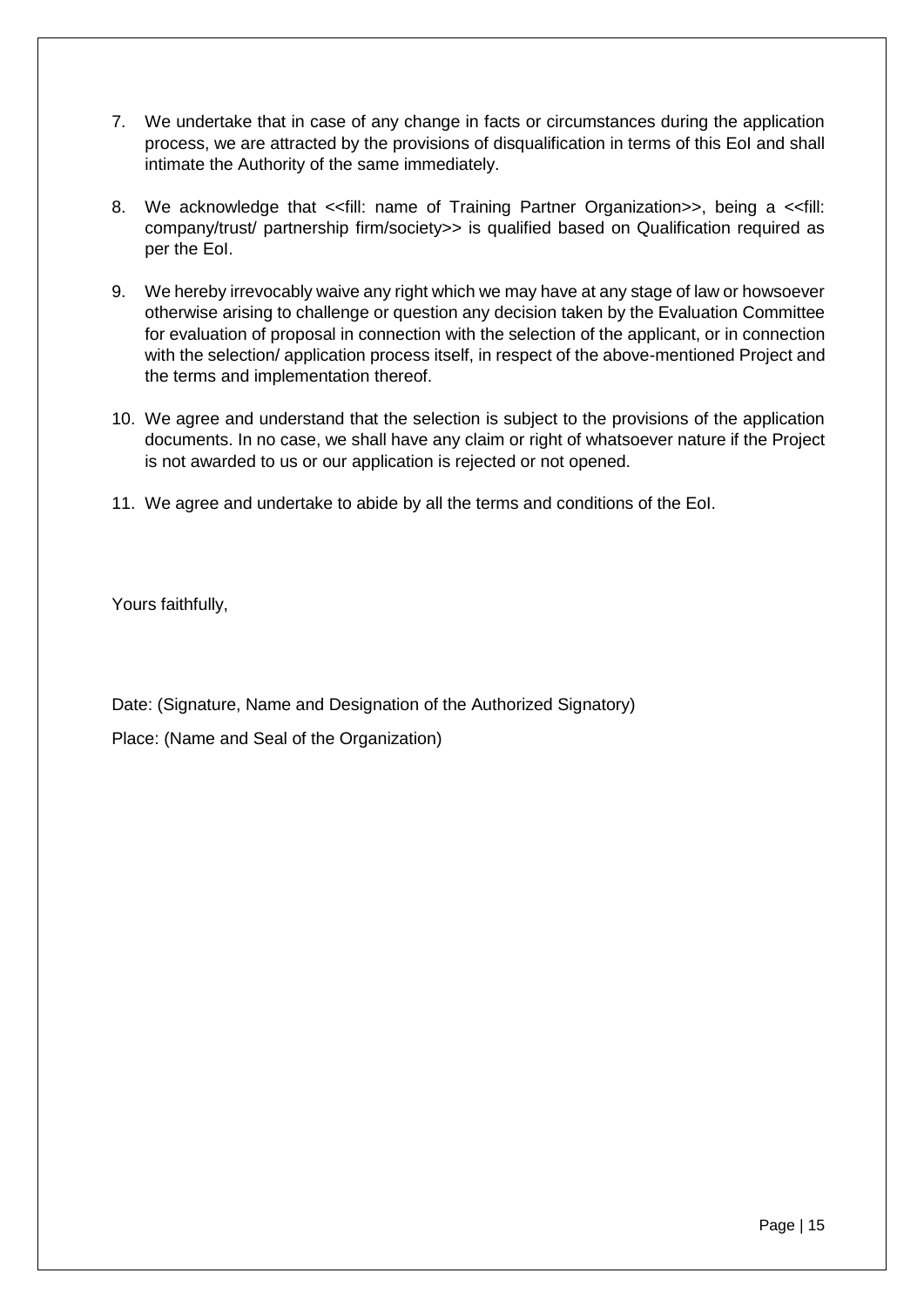### **TRAINING PROVIDER DETAILS**

| S. No. | <b>Description</b>                             | <b>Details</b> |
|--------|------------------------------------------------|----------------|
| 1.     | Name of Legal Constitution of Training Partner |                |
| 2.     | Status / Constitution of the Firm              |                |
| 3.     | Name of Registering Authority                  |                |
| -4.    | <b>Registration Number</b>                     |                |
| 5.     | Date of Registration                           |                |
| 6.     | <b>Place of Registration</b>                   |                |

For and on behalf of:

Signature:

Name:

Designation:

(Company Seal)

(Authorized Representative and Signatory)

Date:

Note: Please provide copy of the registration certificate from the appropriate Registering Authority as given below:

#### **If Proprietorship Firm**

- Copy of Certificate of the Proprietorship duly certified by a Chartered Accountant.
- copy of trade license/sales tax registration/IT registration

#### **If Partnership Firm /LLP**

• Copy of Registered Partnership Deed / Certificate of the Partnership duly certified by a Chartered Accountant.

#### **If Public/ Private Limited Company**

• Copy of Registration/Incorporation Certificate and Memorandum & Articles of Association.

#### **If Society / Trust / Association**

• Copy of Registration Certificate & Bylaws of Society / Trust / Association.

Note: In addition to above registration certificate, Training partner needs to submit the copy of PAN Card and GST registration certificate.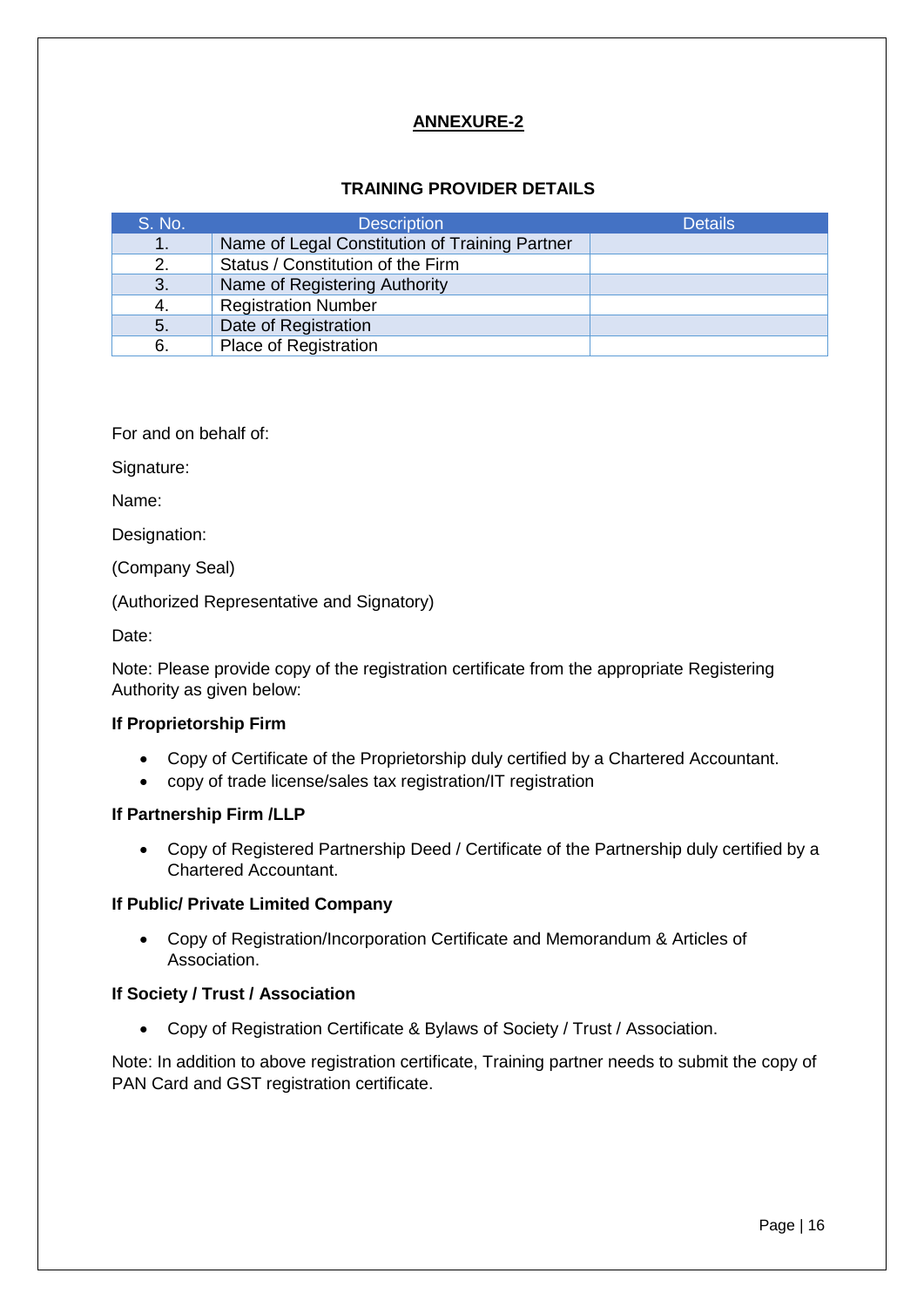#### **FINANCIAL DETAILS**

# **<< Declaration by Chartered Accountant on Letterhead with his/her dated Sign &Seal >>**

#### **To whomsoever it may concern**

On the basis of audited financial statements, we hereby certify that <<M/s Entity name>>, having registered office

at <<Office address>>, have an average annual turnover in past three consecutive financial years (2017-18, 2018-19, 2019-20) is not less than Rs 50 lakh. The details of annual turnover are mentioned below:

Note: Applicants may submit unaudited accounts statement of FY 2019-2020 duly certified by Chartered Accountant in case accounts have not been audited at the time of submission of proposal

| No.           | <b>Financial Year</b> | <b>Total Turnover (IN INR)</b> |
|---------------|-----------------------|--------------------------------|
| м<br>. .      | 2017-18               |                                |
| ົ<br><u>.</u> | 2018-19               |                                |
| 3.            | 2019-20               |                                |

Net worth: …………………………….

(Must be positive and not less than 20 lakhs)

<< Chartered Accountant:

**Signature** 

Name

.

Registration No

Contact No.

Seal >>

Date: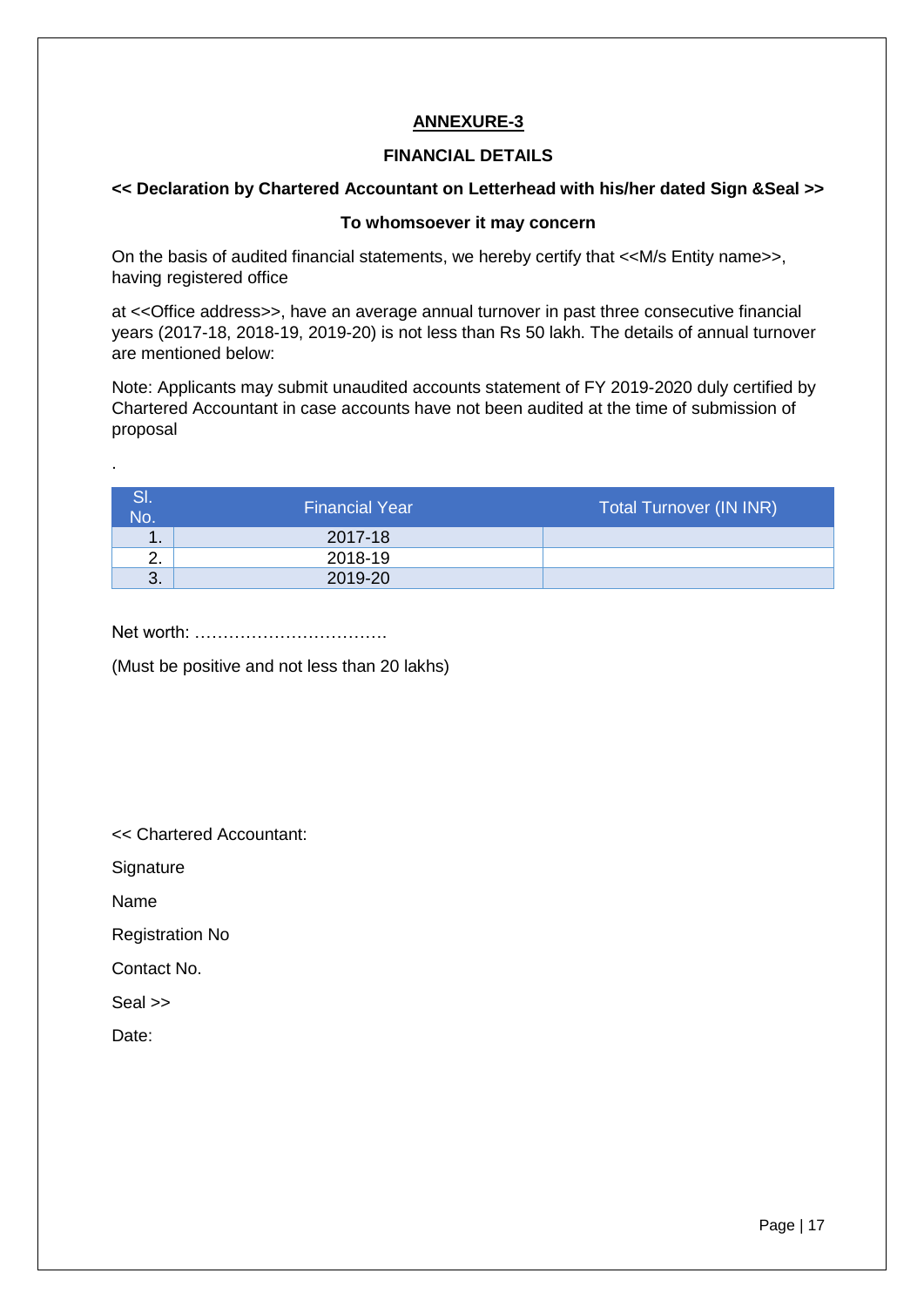### **TRAINING AND PLACEMENT DETAILS**

| Financial<br>Year | Total No. of Candidate<br><b>Trained</b> | Details of<br>supporting proof<br>provided | Total No. of<br>Candidate<br>Placed | Details of<br>supporting<br>proof<br>provided |
|-------------------|------------------------------------------|--------------------------------------------|-------------------------------------|-----------------------------------------------|
| 2017-18           |                                          |                                            |                                     |                                               |
| 2018-19           |                                          |                                            |                                     |                                               |
| 2019-20           |                                          |                                            |                                     |                                               |

For and on behalf of:

Signature:

Name:

Designation:

(Company Seal)

(Authorized Representative and Signatory)

Date:

Notes:

Please provide Supporting proof as given below:

For Trainings conducted self-attested copies of any of the following documents:

- Certificate from Government bodies or international funding agencies indicating experience in conducting similar 'Placement Linked Training Programme' in the related field of Sector with number of youths trained (self-attested printouts of verifiable information from Government or agency OFFICE/websites or from the funding agencies will be accepted)
- Copies of relevant pages of the fee register attested by a Chartered Accountant.

For Placements conducted self-attested copies of any of the following documents:

- Certificate from Government bodies indicating experience in conducting 'Placement Linked Training Programme' in the related field of Sector with number of youths placed (self-attested printouts of verifiable information from Government websites will be accepted)
- Letter from the employer confirming employment of Trainees from the institute or agency clearly indicating the date of recruitment, numbers recruited and sector/category of work.
- Original Certificate by a Chartered Accountant defining the number of youth placed by Training Provider during each last three (3) yrs.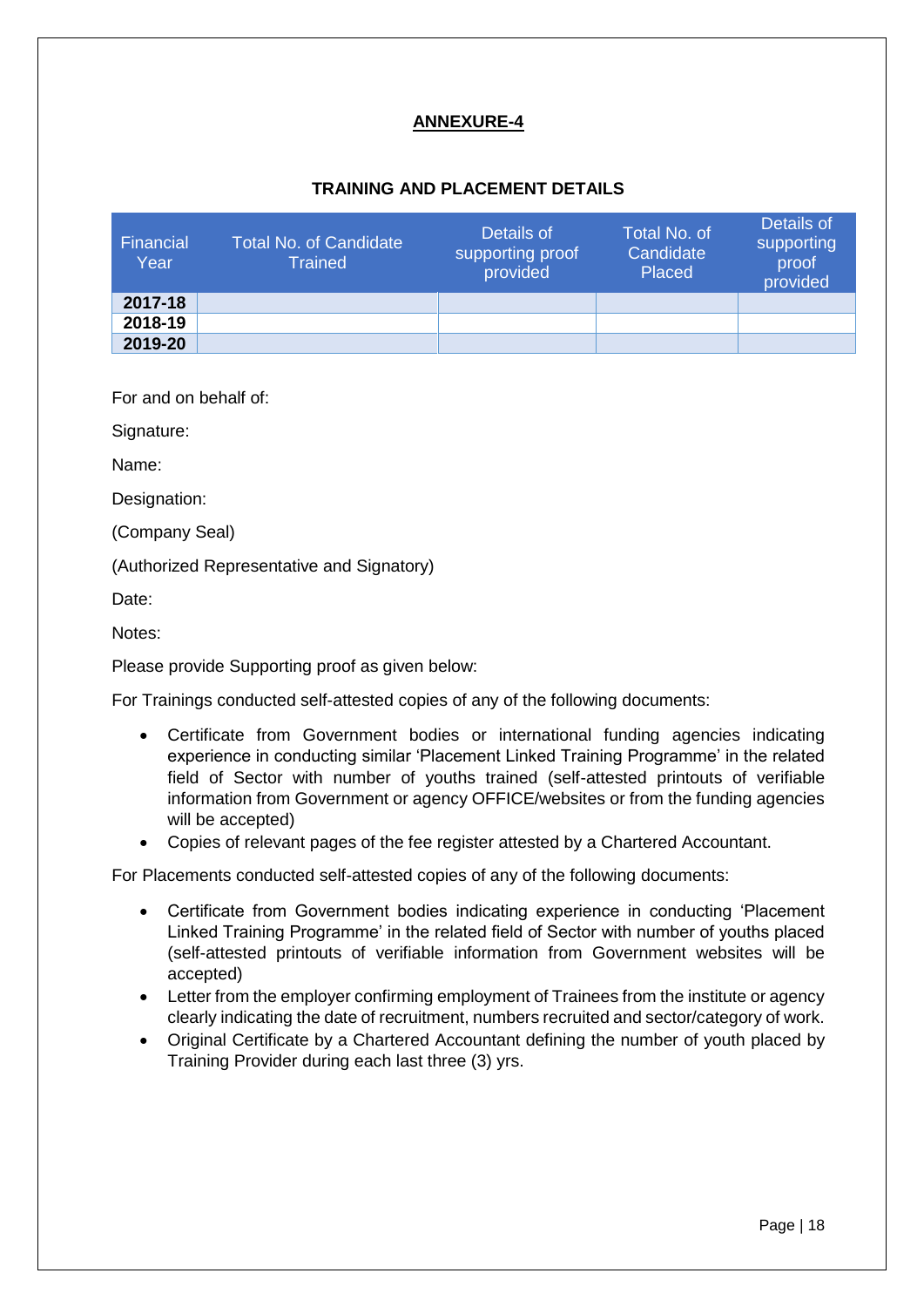#### **TRAINING CENTRE DETAILS**

For each Skill Development Centre:

| S. No. | <b>Particulars</b>                                                        | <b>Description</b> |
|--------|---------------------------------------------------------------------------|--------------------|
| 1.     | District/City                                                             |                    |
| 2.     | Name of the Training Centre                                               |                    |
| 3.     | Full address & telephone number                                           |                    |
| 4.     | <b>Nearest Landmark</b>                                                   |                    |
| 5.     | Number of Classrooms (minimum capacity of<br>10)                          |                    |
| 6.     | Number of practical rooms                                                 |                    |
| 7.     | Separate wash rooms for Boys & Girls<br>(Yes/No)                          |                    |
| 8.     | Lab infrastructure available                                              |                    |
|        | Address of residential facility (if applicable)                           |                    |
| 9.     | Residential accommodation capacity -<br>$\bullet$<br>Boys (If applicable) |                    |
|        | Residential accommodation capacity -<br>$\bullet$<br>girls (If applicable |                    |

For and on behalf of:

Signature:

Name:

Designation:

(Company Seal)

(Authorized Representative and Signatory)

Date:

#### Notes:

- 1. Please enclose Documentary Evidences regarding training Infrastructure available in the form of:
	- a) 2 photos per Training Center. In the case of training centers with Residential Facilities separate photos for Residential accommodation including facilities such as Kitchen, Dining Hall and Living Room may be provided
	- b) The Training Provider should have its own / rented space & facilities for conducting the Training Programmes. The Training Provider should provide proof of availability of the facility to the Training Provider in the form of ownership document/ lease agreement. In case the facility is proposed to be taken by the Training Provider, document evidencing payment of token advance and/or firm letter of commitment by the owner of the facility along with ownership document shall be provided.
- 2. The Evaluation Committee may also inspect the premises of each institute for verifying the Infrastructure Presented in the proposal. The documentary proof has to be made available at respective training centers also for verification.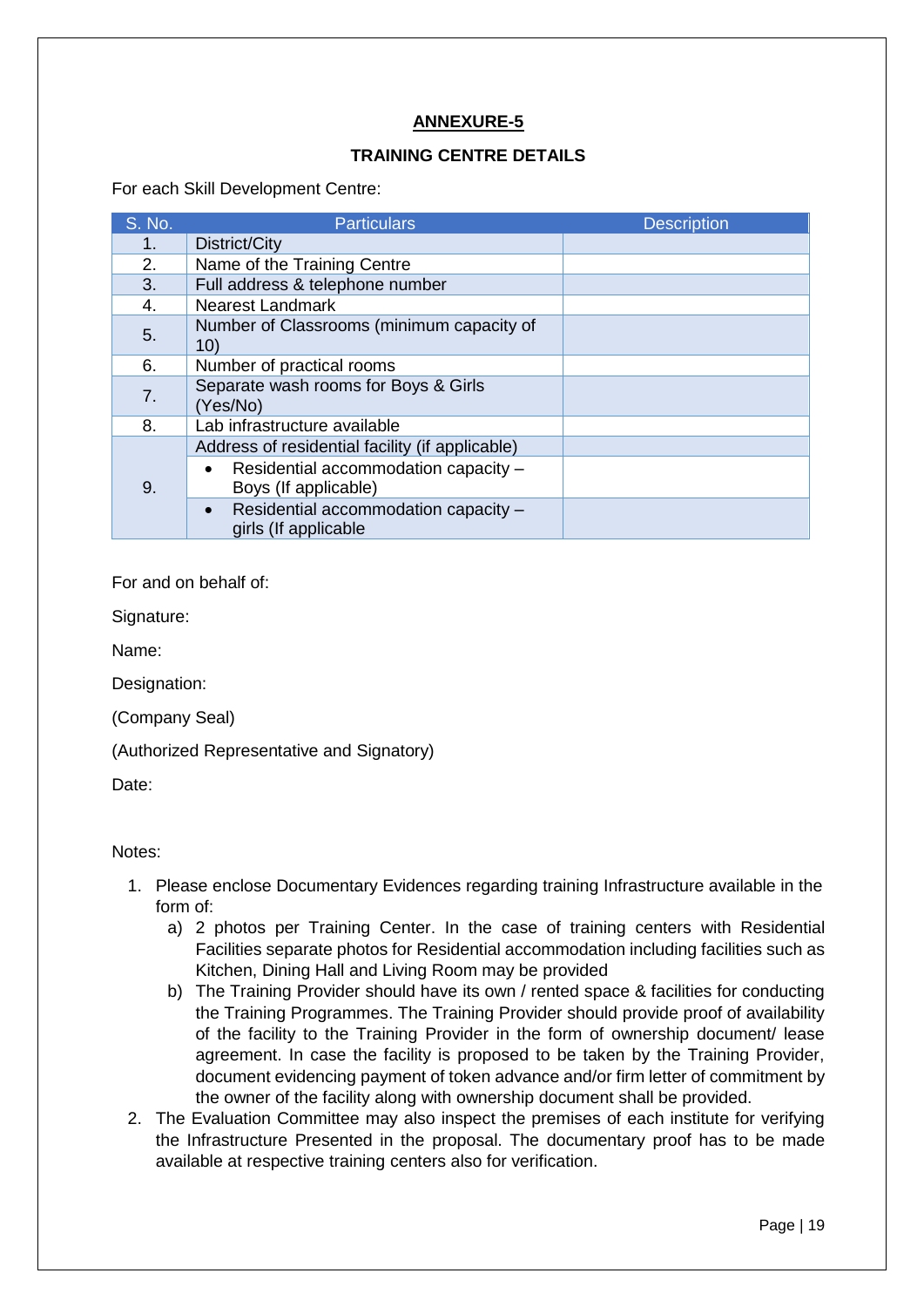#### **DECLARATION FOR NOT BEING BLACKLISTED**

#### **DECLARATION**

We, <<M/s Company name>>, having its registered office at << Office address>>, do hereby declare that the Company hasn't been blacklisted/ debarred by any donor agency/ State Government/ Central Government authority for breach on our part.

For and on behalf of:

Signature:

Name:

Designation:

(Company Seal)

(Authorized Representative and Signatory)

Date

Page | 20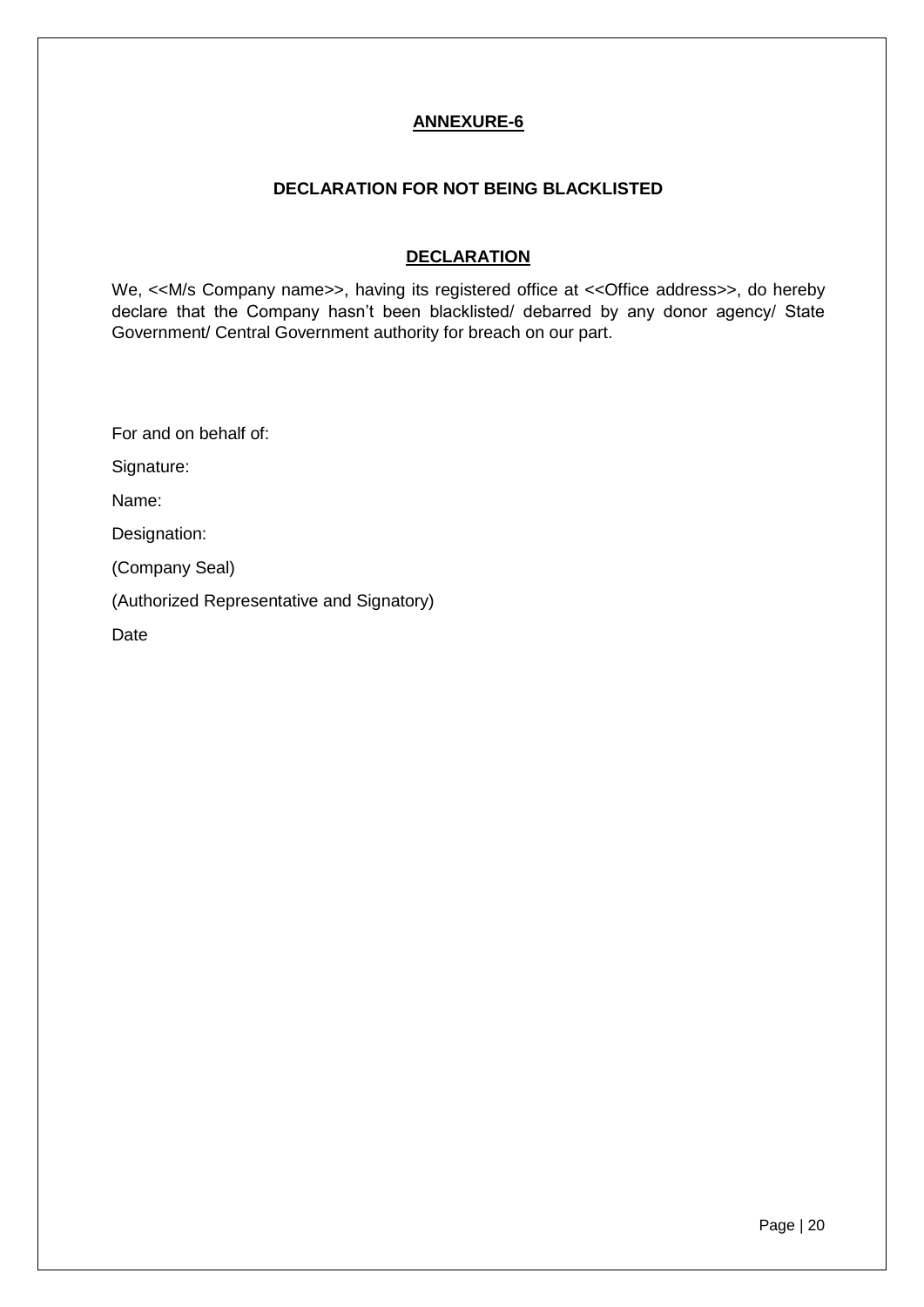## **ANNUAL ACTION PLAN**

| SI.<br>No. | Year | <b>Proposed</b><br><b>District</b> | <b>Proposed</b><br><b>Number of</b><br><b>Training</b><br><b>Centre (TC)</b> | $\sqrt{10}$<br>Location | <b>TC-wise</b><br>Job role<br>('s) | <b>Total</b><br>of<br><b>batches</b> | <b>Number of</b><br><b>Proposed Number Candidates</b><br>to be trained<br>in a year |
|------------|------|------------------------------------|------------------------------------------------------------------------------|-------------------------|------------------------------------|--------------------------------------|-------------------------------------------------------------------------------------|
|            |      |                                    |                                                                              |                         |                                    |                                      |                                                                                     |
|            |      |                                    |                                                                              |                         |                                    |                                      |                                                                                     |
|            |      |                                    |                                                                              |                         |                                    |                                      |                                                                                     |

For and on behalf of:

Signature:

Name:

Designation:

(Company Seal)

(Authorized Representative and Signatory)

Date